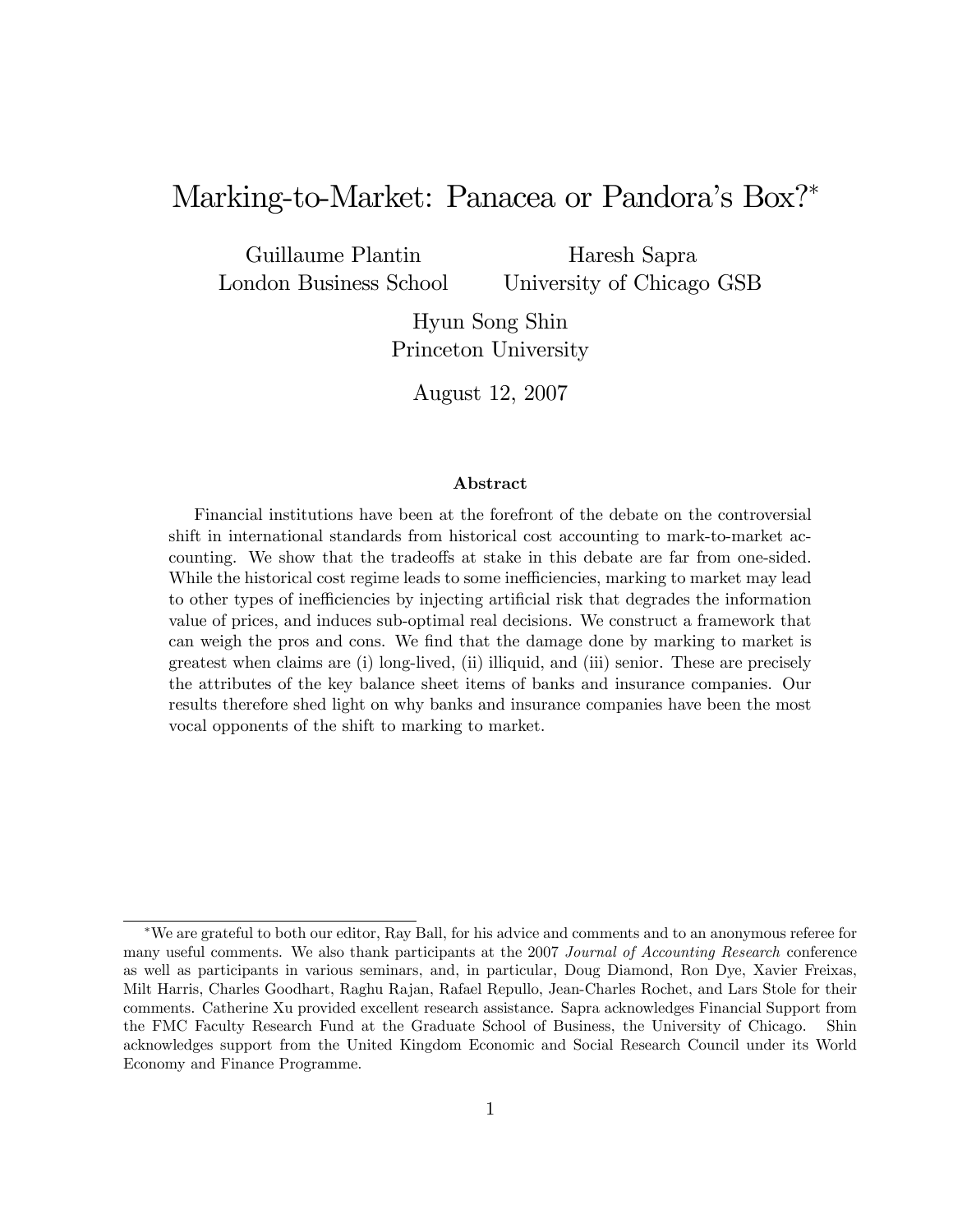## 1 Introduction

Accounting is sometimes seen as a veil - as a mere detail of measurement - leaving the economic fundamentals unaffected. The validity of such a view would be overwhelming in the context of completely frictionless competitive markets. Accounting would be irrelevant in such a world, since market prices are fully observable and common knowledge among all. Or, to put it the other way round, accounting is relevant only because we live in an *imperfect* world, where transaction prices may not correspond to the hypothetical market prices that would prevail in frictionless competitive markets. Therefore, the nature and consequences of the imperfections are key to the debates in accounting.

One debate that illustrates well the various issues at stake is the recent initiative of the International Accounting Standards Board (IASB) and the U.S. Financial Accounting Standards Board (FASB) toward convergence of accounting standards to a global one based on a "fair value" or "mark-to-market" reporting system in which market prices are employed in valuations as much as possible. This is in contrast to measurement systems based on historical cost which require firms to record their assets and liabilities at their original prices with no adjustments for subsequent changes in the market values of those items.<sup>1</sup>

Proponents of marking to market argue that the market value of an asset or liability is more relevant than historical cost because it reflects the amount at which that asset or liability could be bought or sold in a current transaction between willing parties. A measurement system that reflects the transactions prices would therefore lead to better insights into the risk profile of firms currently in place so that investors could exercise better market discipline and corrective action on firm's decisions.

However, for many important classes of assets, the prices at which transactions take place do not match up well to the ideal of the hypothetical frictionless competitive market. Loans are a good example. Loans are not standardized, and do not trade in deep and liquid markets. Instead, they are typical of many types of assets that trade primarily through the over-thecounter (OTC) market, where prices are determined via bilateral bargaining and matching. Loans are also packaged and tranched into asset backed securities such as collateralized debt

 $1\text{A}$  (small) selection of literature debating the issue includes Volcker (2001), Herz (2003), Hansen (2004), European Central Bank (2004). See also industry studies, such as the joint international working group of banking associations (JWGBA (1999)), and the Geneva Association (2004).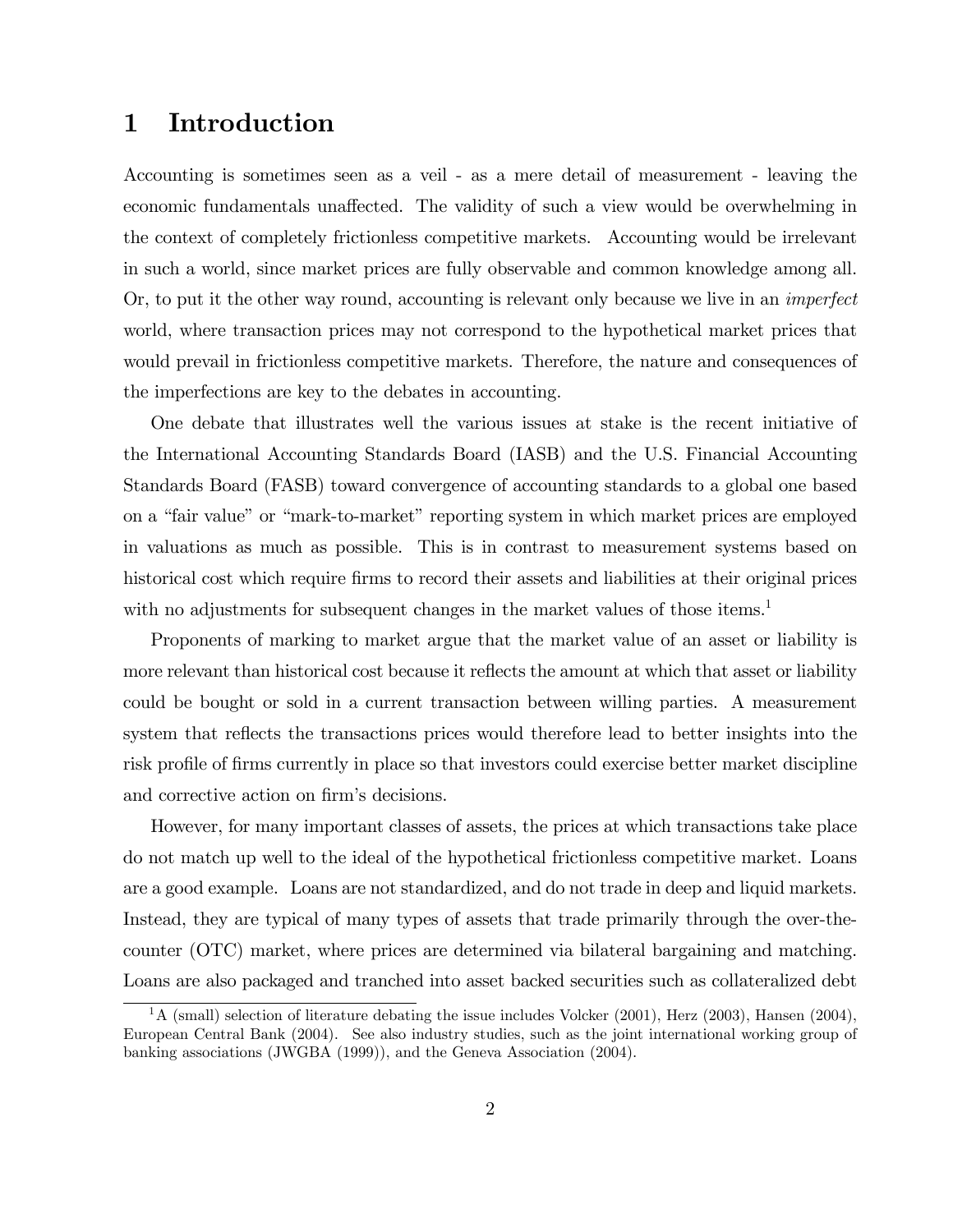obligations (CDOs). However, such transactions take place in  $\text{OTC}$  markets. Thus, finding the "fair value" of a loan or securitized asset is an exercise in finding the hypothetical price that would prevail were frictionless markets to exist for such assets. Hypothetical prices can be inferred from discount rates implied by transactions prices of related securities, but OTC markets do not conform to the ideal of deep and liquid markets of the frictionless economy. OTC markets are often illiquid, displaying time varying risk premia that depend sensitively on supply shocks. They exhibit low "resiliency" in the sense that transactions prices jump after large supply shocks, with prices recovering only slowly after the shock, consistent with slow absorption of the new supply by investors and intermediaries. We discuss some of the evidence in the main body of the paper.<sup>2</sup>

The key to the debate is whether fair value accounting injects excessive volatility into transactions prices - i.e. whether marking to market leads to the emergence of an additional, endogenous source of volatility that is purely a consequence of the accounting norm, rather than something that reflects the underlying fundamentals. Real decisions are then distorted due to the measurement regime.

It is possible to draw an analogy with the theory of the second best from welfare economics. When there is more than one imperfection in a competitive economy, removing just one of these imperfections need not be welfare-improving. It is possible that the removal of one of the imperfections magnifies the negative effects of the other imperfections to the detriment of overall welfare.

Our paper is an attempt to shed light on how the second-best perspective can be brought to bear on the debate on optimal accounting standards, and to provide a framework of analysis that can weigh up the arguments on both sides. Indeed, as we will argue below, issues of measurement have a far reaching influence on the behavior of financial institutions, and determine to a large extent the efficiency of the price mechanism in guiding real decisions.

In spite of the practical importance of the issue, there has been surprisingly little theoretical work on the economic trade–offs of mark–to–market versus historical cost measurement policies until recently.<sup>3</sup> The recent papers by Allen and Carletti (2007) and Gorton, He

 $^{2}$ By coincidence, the final version of this paper is being prepared in the midst of the subprime mortgage liquidity crisis of the summer of 2007. The events of 2007 illustrate vividly many of the issues to be discussed below.

<sup>&</sup>lt;sup>3</sup>There are some notable exceptions. O'Hara (1993) investigates the effect of market value accounting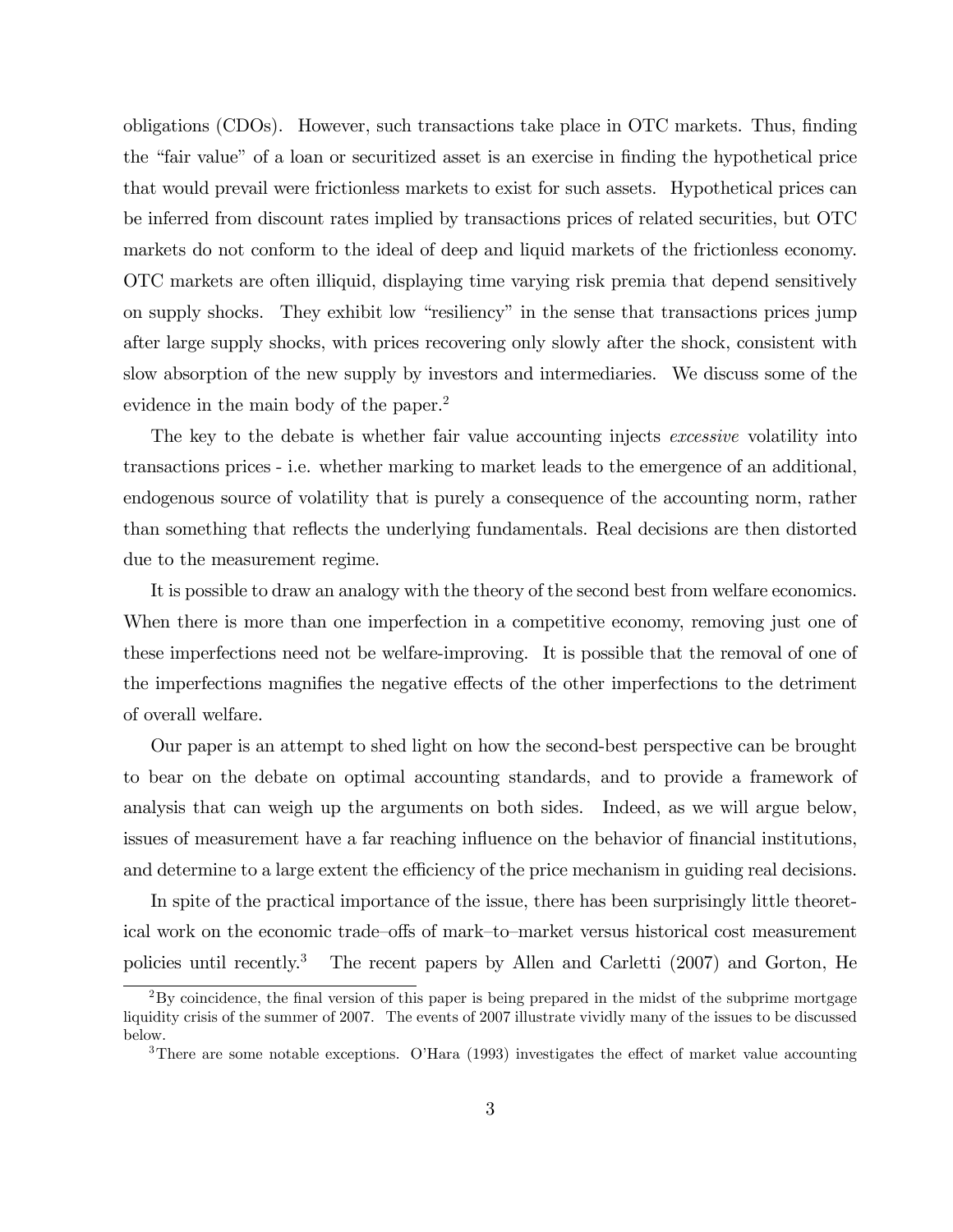and Huang (2006) are among the few papers that have investigated the financial stability implications of accounting rules, and hence shares similar objectives as our paper. Like our paper, Allen and Carletti (2007) also study an environment with illiquid items such as long term loans and insurance liabilities held by financial institutions. There are, however, important differences. In our paper, illiquidity implies that the price of an asset is sensitive to the decisions of other financial institutions. We show that such illiquidity leads to strategic complementarities that destabilize prices by creating endogenous risk. In Allen and Carlettiís paper, as liquidity dries up, the price of an asset becomes a function of the amount of liquidity available in the market. They show that marking-to-market may lead to contagion between a banking sector and an insurance sector. Gorton, He and Huang  $(2006)$  study the effect of compensation schemes for traders in principal-agent relationships. As in our paper, they show that marked-to-market compensation contracts introduce an externality. Traders may rationally herd, trading on irrelevant information, causing asset prices to be less informative than they would be without the marking-to-market.

We develop a parsimonious model that compares the real effects of a historical cost and mark-to-market measurement regime. The fundamental trade-off can be described as follows. The historical cost regime relies on past transaction prices, and so accounting values are insensitive to more recent price signals. This lack of sensitivity to price signals induces inefficient sales because the measurement regime does not reflect the appreciated value of the measured assets. Marking to market overcomes this price insensitivity by extracting the information conveyed by market prices, but it also distorts this information for illiquid assets such as loans, privately placed bonds and insurance portfolios that trade in illiquid OTC markets.

When the decision horizons are shortened due to agency problems, the anticipation of future prices affects firms decisions which, in turn, injects artificial volatility into prices. Knowing all this, the firms become even more sensitive to short-term price movements. These effects are broadly in line with the informal arguments of practitioners, and lead to clear

on loan maturity and Önds that mark-to-market results in a preference for short-term loans over long-term loans. In contemporaneous work, Strausz (2004) posits that marking to market should mitigate information asymmetry, and derives its impact on banks' liquidity. Freixas and Tsomocos (2004) notes that the inferior intertemporal smoothing properties of marking to market should be detrimental to banks. Our analysis builds upon quite different premises, and is therefore unrelated to these contributions.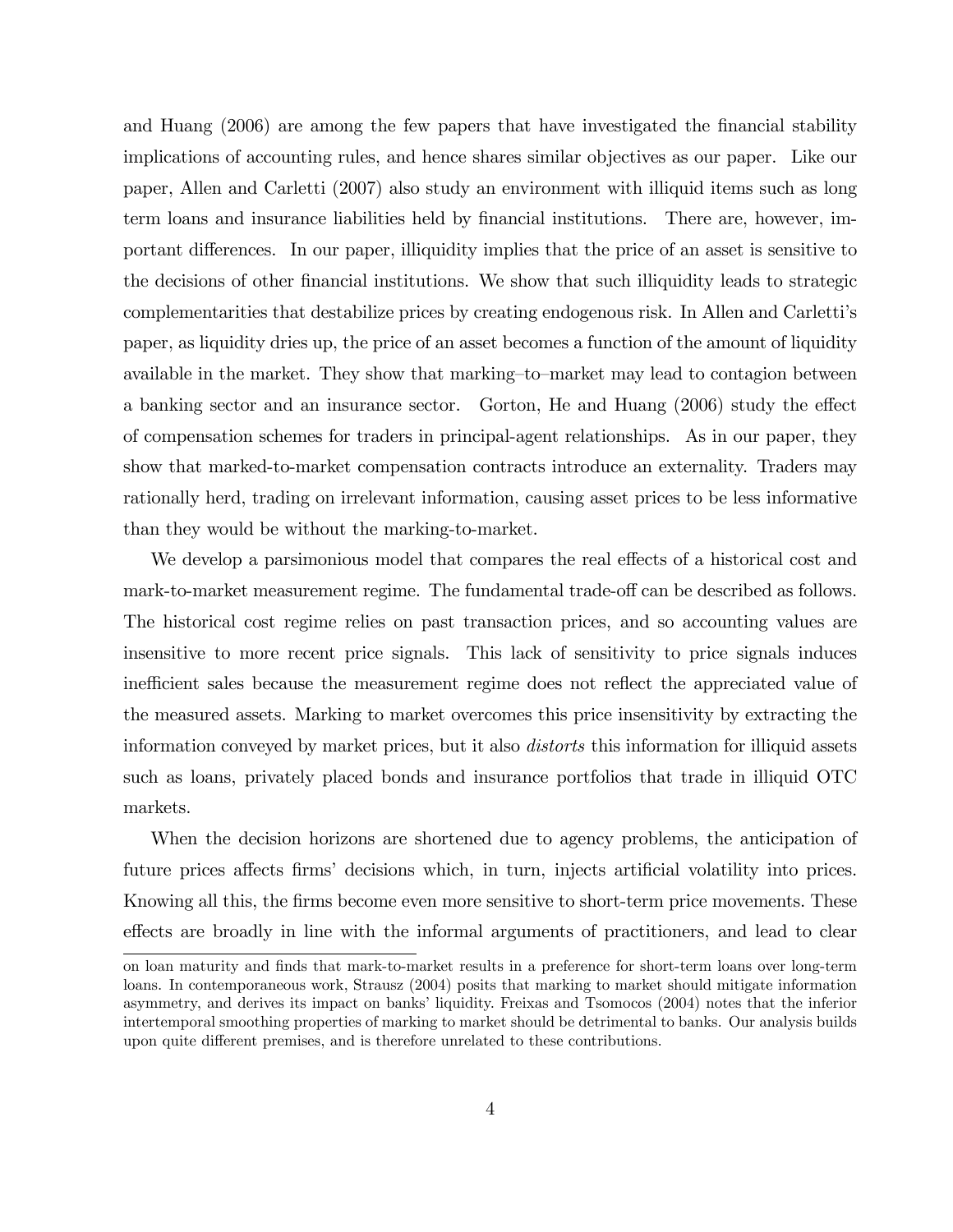economic trade-offs between the two measurement regimes.

Our model generates the following three main implications:

- 1. For sufficiently short-lived assets, marking to market induces lower inefficiencies than historical cost accounting. The converse is true for sufficiently long-lived assets.
- 2. For sufficiently liquid assets, marking to market induces lower inefficiencies than historical cost accounting. The converse is true for sufficiently illiquid assets.
- 3. For sufficiently junior assets, marking to market induces lower inefficiencies than historical cost accounting. The converse is true for sufficiently senior assets.

We believe that our results shed some light on why the opposition to marking to market has been led by the banking and insurance industries. For these financial institutions a large proportion of their balance sheets consists precisely of items that are of long duration, senior, and illiquid. For banks, these items appear on the asset side of their balance sheets. Loans, typically, are senior, long-term, and very illiquid. For insurance companies, the focus is on the liabilities side of their balance sheet. Insurance liabilities are long-term, illiquid and have limited upside from the point of view of the insurance company.

Our modelling approach is to keep the details to a bare minimum, but with just enough richness to capture these effects. Our model studies financial institutions that own a loan portfolio and face the decision whether to hold it until maturity or off-load it in the securitization market. There are three ingredients that make such a decision problematic. First, the horizon of firms does not match the duration of their assets. Second, the true value of the asset cannot be contracted upon. Instead, the value of the firm can be measured only with the observed transaction prices for its assets, either the past price (historical cost regime) or the current price (mark–to–market regime). Third, the secondary market for the asset is illiquid: there is limited absorption capacity for sales.

Under the historical cost regime, short-sighted firms find it optimal to sell assets that have recently appreciated in value, since booking them at historical cost understates their worth. Despite a discount in the secondary market, the inertia in accounting values gives these short horizon firms the incentives to sell. Thus, when asset values have appreciated, the historical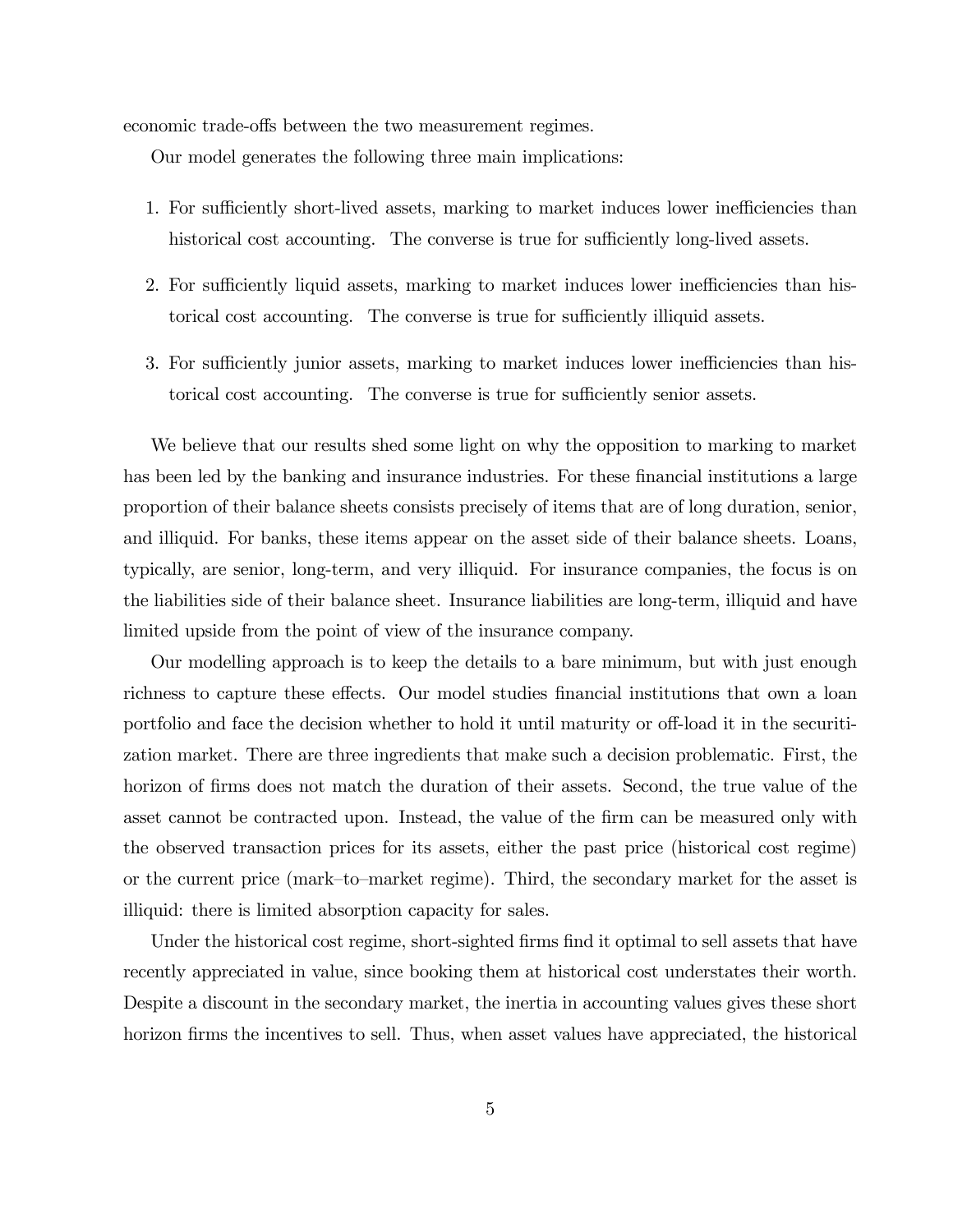cost regime leads to inefficient sales—firms have no incentives to exert their skills in the very states where those skills would be the most valuable.

A natural remedy to the inefficiency in the historical cost regime would be to shift to a mark-to-market regime where asset values are recorded at their transaction prices. This is only an imperfect solution, however. The illiquidity of the secondary market causes another type of inefficiency. A bad outcome for the asset will depress fundamental values somewhat, but the more pernicious effect comes from the negative externalities generated by other firms selling. When others sell, observed transaction prices are depressed more than is justified by the fundamentals, and exerts a negative effect on all others, but especially on those who have chosen to hold on to the asset. Anticipating this negative outcome, a short-horizon firm will be tempted to preempt the fall in price by selling the asset itself. However, such preemptive action will merely serve to amplify the price fall. In this way, the mark-to-market regime generates endogenous volatility of prices that impede the resource allocation role of prices. Using global game techniques, we can characterize such artificial volatility as a function of the underlying fundamentals. In general, marking to market tends to amplify the movements in asset prices relative to their fundamental values in bad states of the world. The mark-tomarket regime leads to inefficient sales in bad times, but the historical cost regime turns out to be particularly inefficient in good times. This is why the seniority of the asset's payoff (which determines the concavity of the payoff function) and the skewness of the distribution of the future cash áows have an important impact on the choice of the optimal regime.

As the duration of assets increases, both regimes become more inefficient. However, the historical cost regime exhibits less inefficiency relative to the mark-to-market regime. This is because the negative externality exerted by other sellers becomes more severe when the duration of the asset increases, and the firms' actions are influenced more by the secondguessing of other firms' decisions.

Our model highlights the interesting interplay between liquidity and the measurement regime. As the liquidity of the asset dries up, marking-to-market becomes significantly more inefficient than the historical cost regime because strategic concerns overwhelm fundamental analysis. Strategic concerns create procyclical trades that destabilize prices in the mark–to–market regime while strategic concerns result in countercyclical trades that reduce fundamental volatility in the historical cost regime.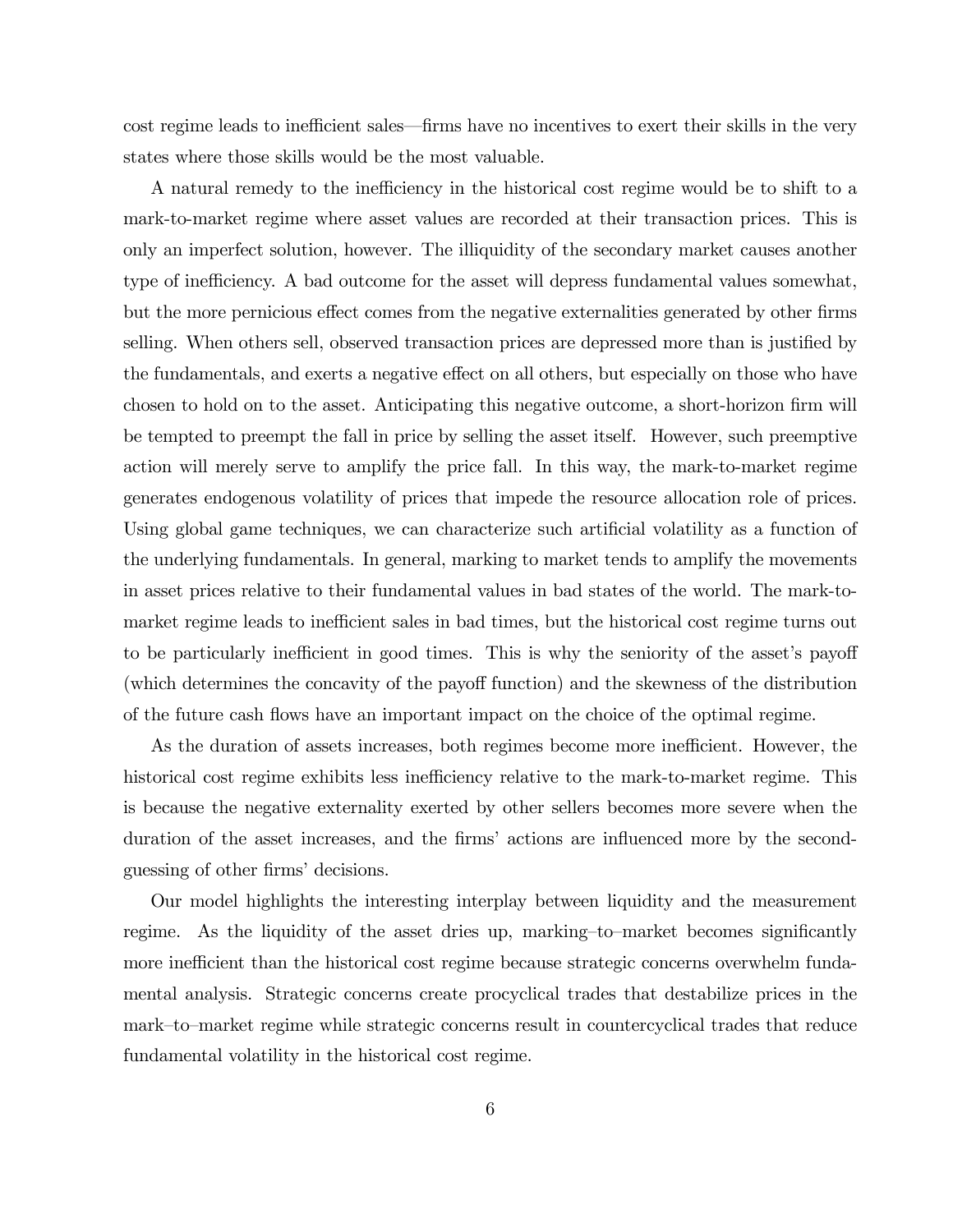The rest of the paper is organized as follows. Section 2 presents a simple model in which the choice of an accounting measurement policy—mark-to-market versus historical cost—is not neutral. We find that both measurement regimes have important real effects in line with those conjectured by practitioners. Section 3 introduces global game techniques to reduce the number of equilibria in this simple model. Section 4 studies the impact of each measurement regime on prices and quantities in asset markets. Section 5 concludes.

## 2 The Basic Model

Our model centers on the decision of the manager of a bank who aims at maximizing the expected earnings of the bank. In practice, accounting earnings are important to bank executives because they are a basis for managerial compensation. The empirical evidence regarding the importance of earnings relative to stock returns in compensation contracts is mixed. A large empirical literature documents that executive compensation is more closely tied to the firm's accounting earnings than to its stock returns (see, e.g., Lambert and Larcker  $(1987)$ , Jensen and Murphy (1990), and Sloan (1992)). Several theoretical papers have explained this phenomenon by showing that a Örmís stock price is not an optimal aggregator of information for the firm's principal agent problem (see Paul (1992), Bushman and Indjejikian (1993)). A more recent literature Önds that stock returns are the most important determinant of executive compensation (see for e.g., Core, Guay, and Verrechia (2003)). Compensation contracts are, however, not the only reason why bank executives care about accounting numbers in practice. In addition, accounting numbers serve to determine prudential ratios. They are therefore the main triggers of regulatory interventions, and financial institutions are punished if book values fall below regulatory prudential ratios.

In this paper, we take as given that the manager of the bank seeks to maximize accounting earnings. We do not take a stand on the particular frictions driving this fact. The assumption that accounting numbers are the only contracting inputs is particularly well suited for financial institutions. First, such firms have long-lived assets and/or liabilities. Observed free cash flows at a given date are therefore a very poor predictor of value creation (see, e.g., Plantin and Rochet (2007) for insurance examples) and accounting earnings or book values convey important additional information. Second, financial institutions own soft proprietary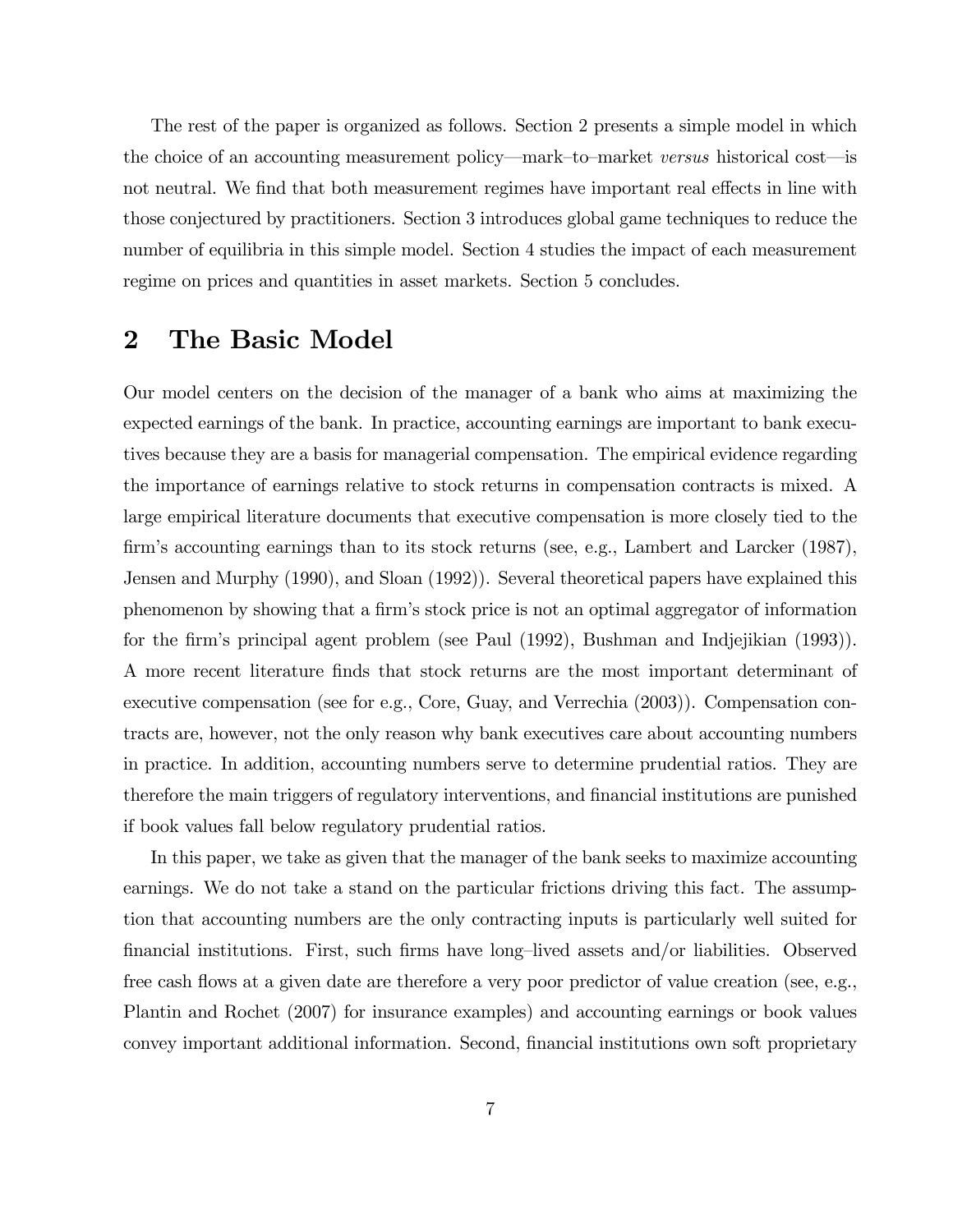information about the risks that they originate. Thus, the only way they can contract about them with third parties such as arm's length financiers or prudential supervisors is by using information that can be easily verified in courts such as audited accounts.

In order to maximize the expected earnings of the bank, the manager has to decide whether to securitize a given loan portfolio before the bankís earnings are reported, or to hold the portfolio in the bank's balance sheet. If the bank still bears the portfolio at the reporting date, then it is measured in accordance with the prevailing accounting standard. The nature of the accounting standard will therefore impact the decision of the manager. In an imperfectly liquid market, the aggregation of managerial decisions, in turn, will impact yield spreads on asset-backed securities. If these spreads are used in arriving at the accounting value of the portfolio, there is room for further rounds of feedback between decisions and prices. The focus of the analysis is on the relationship between the measurement regime and the impact of this feedback loop.

Building on the themes laid out above, we now describe our model in more detail. There are three dates, indexed by  $t \in \{0, 1, 2\}$ . There is a continuum of financial institutions (FIs) with unit mass. For notational simplicity, FIs are  $ex$  ante identical. At date 0, each FI holds a loan portfolio. This portfolio has been originated in the past with a value  $v_0$  determined outside the model. At date 0, the single future cash flow generated by the portfolio, or its fundamental value henceforth, is known to all the FIs and equal to  $v$ . However, there is uncertainty about the date at which each portfolio pays off. It may pay off either at date  $1$ , with probability  $1 - d$ , or at date 2, with probability d. Most loans generate cash flows with uncertain timing due to prepayment risk, and this is one way to interpret d. More broadly, we can interpret d as a measure of the duration of the portfolio.

The FIs are run by managers whose horizons are shorter than the durations of the loan portfolios. We assume that each manager aims to maximize the expected date-1 accounting value of the portfolio. This accounting value, in turn, depends on the prevailing accounting regime. The main friction in this economy is that the future cash flow  $v$  cannot be used in arriving at the accounting value. Instead, only two measurement regimes are available, historical cost or mark-to-market. In the case of a historical cost measurement regime, the estimate of  $v$  is given by its initial value  $v_0$ .

In the mark-to-market regime, the accounting value is in principle the market price at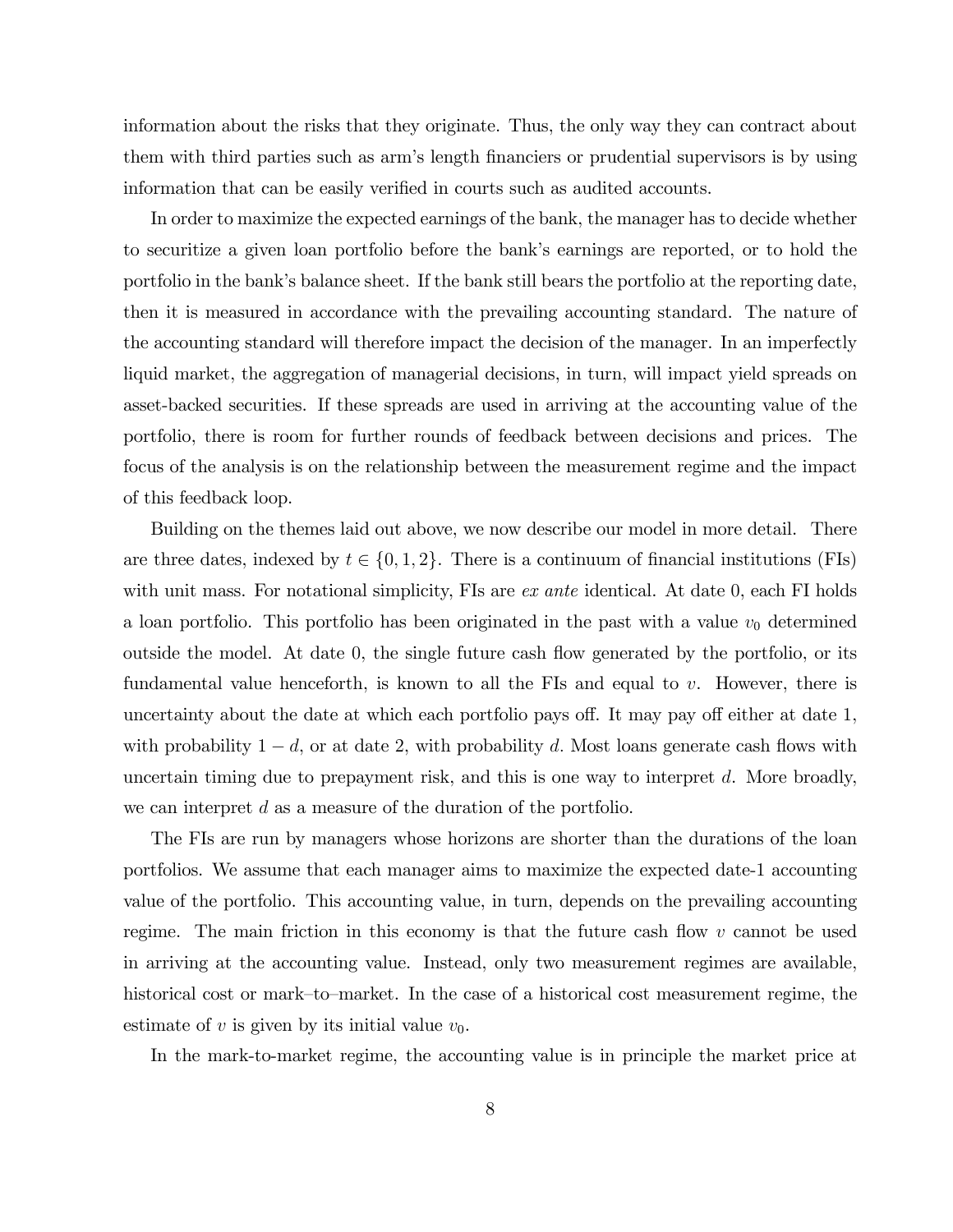the reporting date. However, a crucial problem for assets such as loan portfolios is that easily observable market prices do not exist in practice. Such assets do not trade in the centralized order–processing markets that normally handles homogeneous assets. Instead, secondary fixed income markets are over-the-counter (OTC) markets in which trade is conducted through costly search and bilateral negotiations. Thus, in order to compute the "fair value" of a loan portfolio, one needs to calibrate a valuation model with appropriate credit spreads. In practice spreads are inferred from the most liquid credit market - the credit derivative market. But even in this market, transaction prices are very sensitive to liquidity effects. In their study of a large dataset of Credit Default Swaps (CDS), Berndt et al. (2005) find dramatic variation over time in risk premia. They attribute this variation to the OTC nature of the credit derivative market that implies sluggish adjustments of the available amount of risk-bearing capital to supply shocks.<sup>4</sup>

In order to account for this illiquidity of the loan portfolio in our simple static model, we assume that the price  $p$  of the portfolio that one obtains from a valuation model calibrated with observed yield spreads is given by

$$
p = \delta v - \gamma s,
$$

where  $\delta$  is a positive constant less than 1, s is the proportion of financial institutions who have sold their portfolio, and  $\gamma$  is a positive constant. As is well-known, this linear demand function would result for instance from the representative potential buyer in the secondary market having exponential utility and a distribution over the valuation of the asset that is normal with mean equal to  $\delta v$ .

While linearity is only assumed for expositional simplicity, the important part of this specification is that there are two sources of heterogeneity between the FIs' fundamental valuation of the asset v and the valuation  $p$  of the potential buyers. First, the discount factor  $\delta$  captures the fact that the counterparts of the FIs are second-best owners. They have less skills in extracting the cash flows generated by the assets than the FIs, who have originated the loans and maintain an ongoing banking relationship with the original borrowers (see Diamond and Rajan  $(2005)$ . Second, the price p depends on how many of the financial

<sup>&</sup>lt;sup>4</sup>See Duffie, Garleanu, and Pedersen (2005, 2007) for elegant OTC asset pricing models. Empirical contributions include Newman and Rierson (2004), Gabaix, Krishnamurthy, and Vigneron (2006), and Longstaff, Mithal and Neis (2005).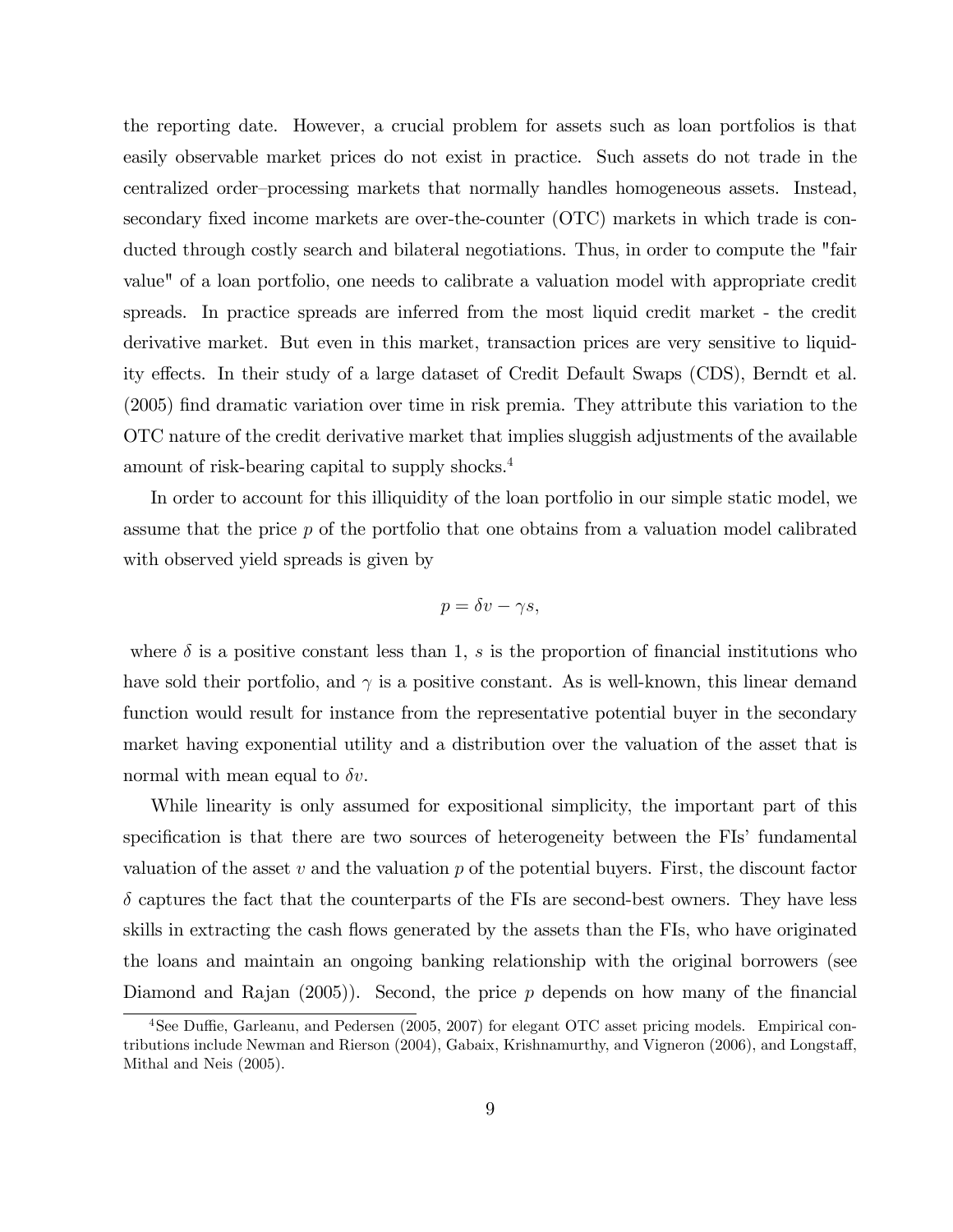institutions sell the asset. The parameter  $\gamma$  is interpreted as a measure of the liquidity of the asset. When  $\gamma = 0$ , the market for the asset is infinitely deep so that the estimated price of the asset does not depend on aggregate sales. When  $\gamma > 0$ , the price is sensitive to aggregate sales. The larger  $\gamma$  is, the more illiquid the market for the asset, and the more sensitive is the price  $p$  to the fraction  $s$  of FIs selling the asset. This price impact of loan sales captures simply the slow adjustments of risk-bearing capacity empirically observed in secondary credit markets.

At date 0, if a FI decides to securitize its portfolio, then the proceeds are stochastic, and depend on how many other FIs have also chosen to sell the asset, in the sense of securitizing the loans and offering them for sale. This captures the uncertainty and low market resiliency implied by search and bargaining frictions. In order to model this uncertainty, we will suppose that the FIs who have decided to sell are matched in random order with potential buyers between  $t = 0$  and  $t = 1$ . The place of a given FI in the queue is uniformly distributed over  $[0, s]$ , where s is the fraction of FIs having opted for a sale. Conditional on a fraction s of FIs opting for a sale, the expected proceeds from the sale are therefore

$$
\delta v - \gamma \frac{s}{2}
$$

We have set up the model so that selling the asset occurs for window-dressing reasons only: portfolio sales are always inefficient for a positive value of  $v$ . We believe that studying such an environment is appealing because it highlights the real impact of pure measurement frictions even in the absence of any fundamental motive for sales. Note that all our main insights would still hold under the assumption that some sales may be efficient, namely whenever  $\delta \geq 1$ . In fact, the real effects of the historical cost regime do not depend on the value of  $\delta$  while the impact of marking to market is magnified in the presence of marginally efficient sales: all the FIs always sell all their assets because selling versus holding the asset is always beneficial. Unfortunately, some sales will be inefficient from a first–best perspective. Thus, the  $\delta < 1$  environment that we study is, if anything, the one environment that actually favors the mark-to-market regime. As we will see, such an environment leaves room for a possible first–best (no sales) equilibrium when the asset is marked to market.

Each measurement regime induces significant real effects by affecting the decisions of the FIs to hold or off-load the portfolio at date 0. We carry out this analysis under the assumption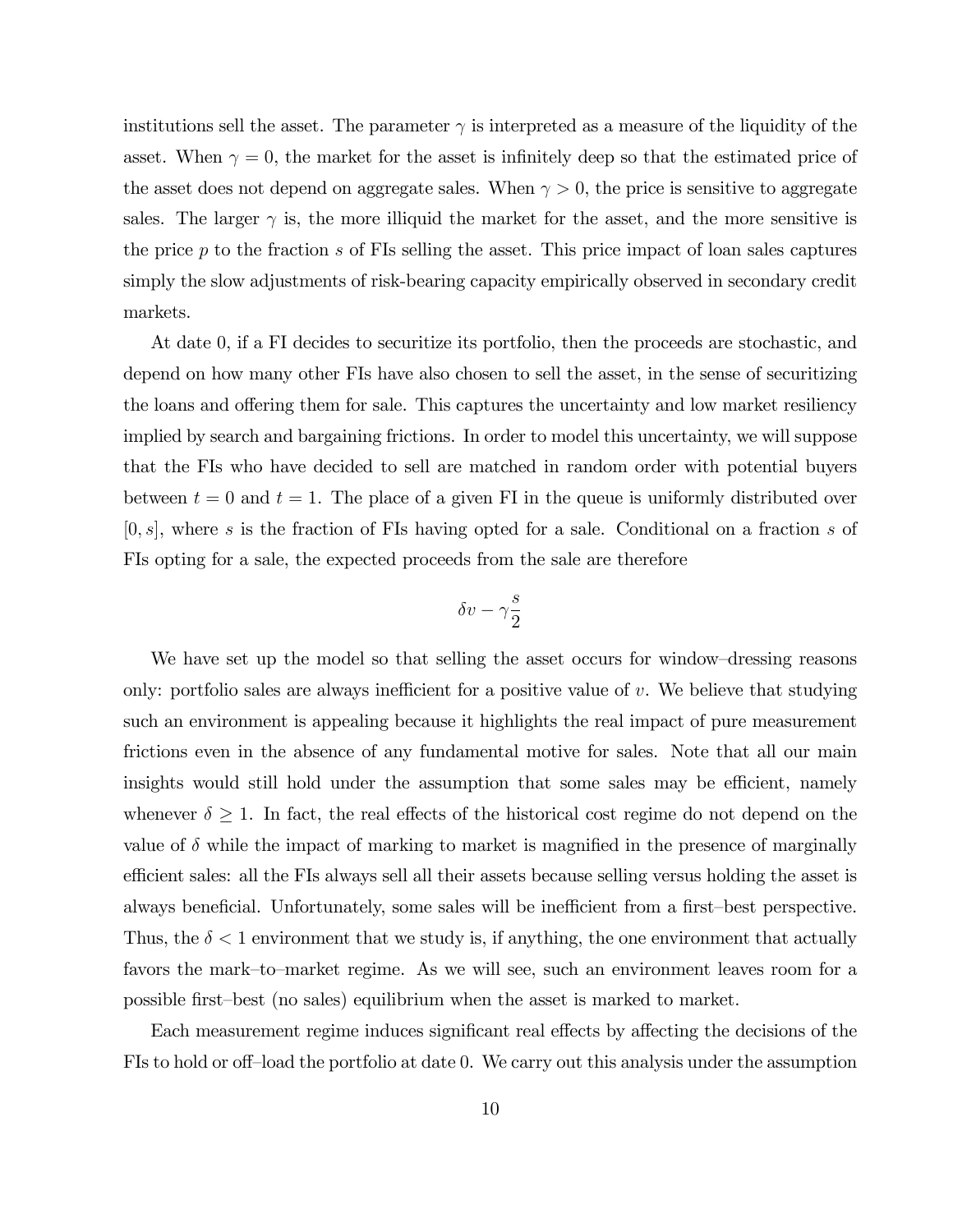that  $d + \delta > 1$ , namely when assets are sufficiently long-lived and not too specific.

Let  $\Delta_{MM}$  denote the differential expected value of carrying the portfolio versus selling it for a given FI manager under a mark-to-market measurement. Conditional on expecting that a fraction s of other FIs will sell the portfolio,

$$
\Delta_{MM} > 0 \longleftrightarrow \underbrace{(1-d)v + d(\delta v - \gamma s)}_{\text{Expected valuation if hold}} > \underbrace{\delta v - \frac{\gamma}{2}s}_{\text{Expected price if sell}}
$$

Or, equivalently,

$$
\Delta_{MM} > 0 \longleftrightarrow (1 - d) (1 - \delta) v > \left( d - \frac{1}{2} \right) \gamma s. \tag{1}
$$

If the FI decides to securitize the portfolio, the expected proceeds are  $\delta v - \frac{\gamma}{2}$  $\frac{\gamma}{2}$ s. Otherwise, if the portfolio pays of v at date 1, then its book value is v. If the portfolio does not pay off, then its book value is the date-1 fair value inferred from spreads observed at date 1, and is therefore equal to  $\delta v - \gamma s$ .

From (1), note that if the asset is sufficiently short-lived  $(d \leq \frac{1}{2})$  $(\frac{1}{2})$ , then inequality (1) is always satisfied if  $v > 0$ . A FI will never find it preferable to sell a loan portfolio with positive value, regardless of what other FIs do. The intuition is that when the horizon of the manager and the duration of the asset are not too different, the manager is less concerned by mismeasurement issues. The expected cost of a low fair value due to high liquidity premia (large  $s$ ) is always smaller than the expected cost of securitization. Thus, even in an illiquid market, marking to market may not distort managerial decisions if the duration of the asset is sufficiently close to the horizon of the manager. This is summarized in the following lemma.

**Lemma 1** Suppose that the asset has a sufficiently low duration  $(d \leq \frac{1}{2})$  $\frac{1}{2}$ ). Then markingto-market achieves the first-best in the sense that FIs never off-load their own portfolio for window-dressing reasons.

From now on, we will restrict the analysis to the interesting case in which

$$
d > \frac{1}{2}.
$$

Similarly, denoting  $\Delta_{HC}$  the same differential expected value under a historical cost regime,

$$
\Delta_{HC} > 0 \longleftrightarrow \underbrace{(1-d)v + dv_0}_{\text{Expected valuation if hold}} > \underbrace{\delta v - \frac{\gamma}{2}s}_{\text{Expected price if sell}}
$$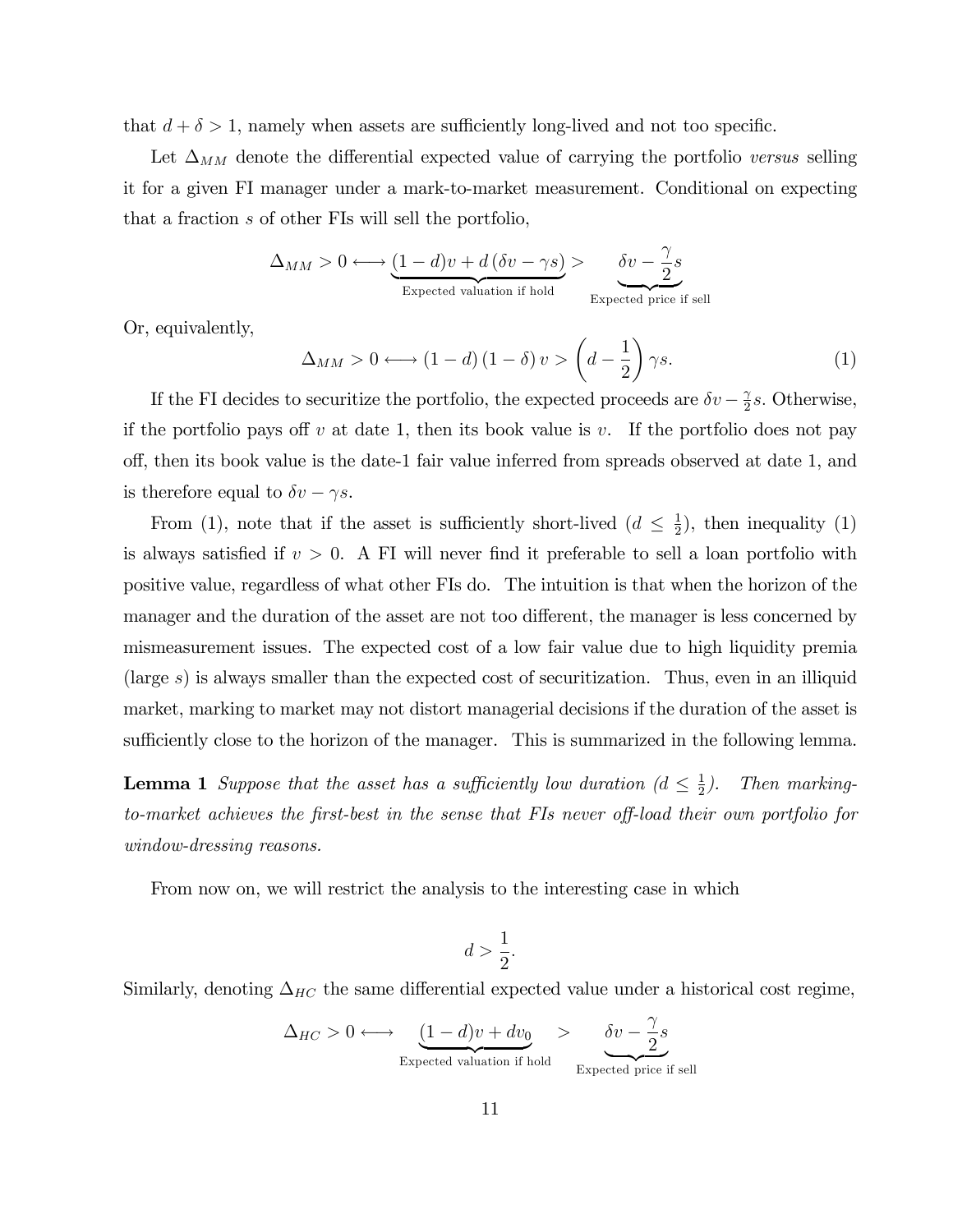Or, equivalently,

$$
\Delta_{HC} > 0 \longleftrightarrow (d + \delta - 1)v < dv_0 + \frac{\gamma}{2}s. \tag{2}
$$

The only difference with the mark–to–market regime is that the book value of an asset that has neither matured nor been securitized at date 1 is now  $v_0$ .

A comparison of inequalities (1) and (2) yields the central intuition of the paper. In (2), a larger s makes the inequality easier to satisfy, all else equal. Conversely, in (1), with  $d > \frac{1}{2}$ , the inequality is less likely to be satisfied as s increases, *ceteris paribus*. Stated differently, under the historical cost measurement regime, sales are strategic *substitutes*. If a FI believes that other FIs will sell, she Önds holding on to the portfolio more valuable because expected proceeds from securitization are low. This strategic substitutability is a stabilizing phenomenon. Conversely, under the mark-to-market regime, sales are strategic *complements*: sales by other FIs make securitization more appealing, because high date-1 liquidity premia will imply a very low fair value of the portfolio. This strategic complementarity is destabilizing in essence.

From inequalities (1) and (2), it is easy to derive the possible date-0 equilibrium decisions stated in the following Proposition.

**Proposition 1** Under the historical cost measurement regime, there is a unique equilibrium in which:

- FIs hold their portfolios if  $v < \frac{dv_0}{d + \delta 1}$ ;
- *FIs sell their portfolios if*  $v > \frac{dv_0 + \frac{\gamma}{2}}{d + \delta 1}$ ;
- Otherwise, they sell with a probability  $\pi = \frac{2}{\gamma}$  $\frac{2}{\gamma}((d + \delta - 1)v - dv_0).$

Under the mark-to-market measurement regime:

- If  $v < 0$ , there is a unique equilibrium in which FIs sell their assets.
- If  $v > \gamma \frac{d \frac{1}{2}}{(1 d)(1 \delta)}$ , there is a unique equilibrium in which FIs hold their assets.
- Otherwise, there are two pure-strategy equilibria, one in which all FIs sell their assets, one in which all FIs hold their assets.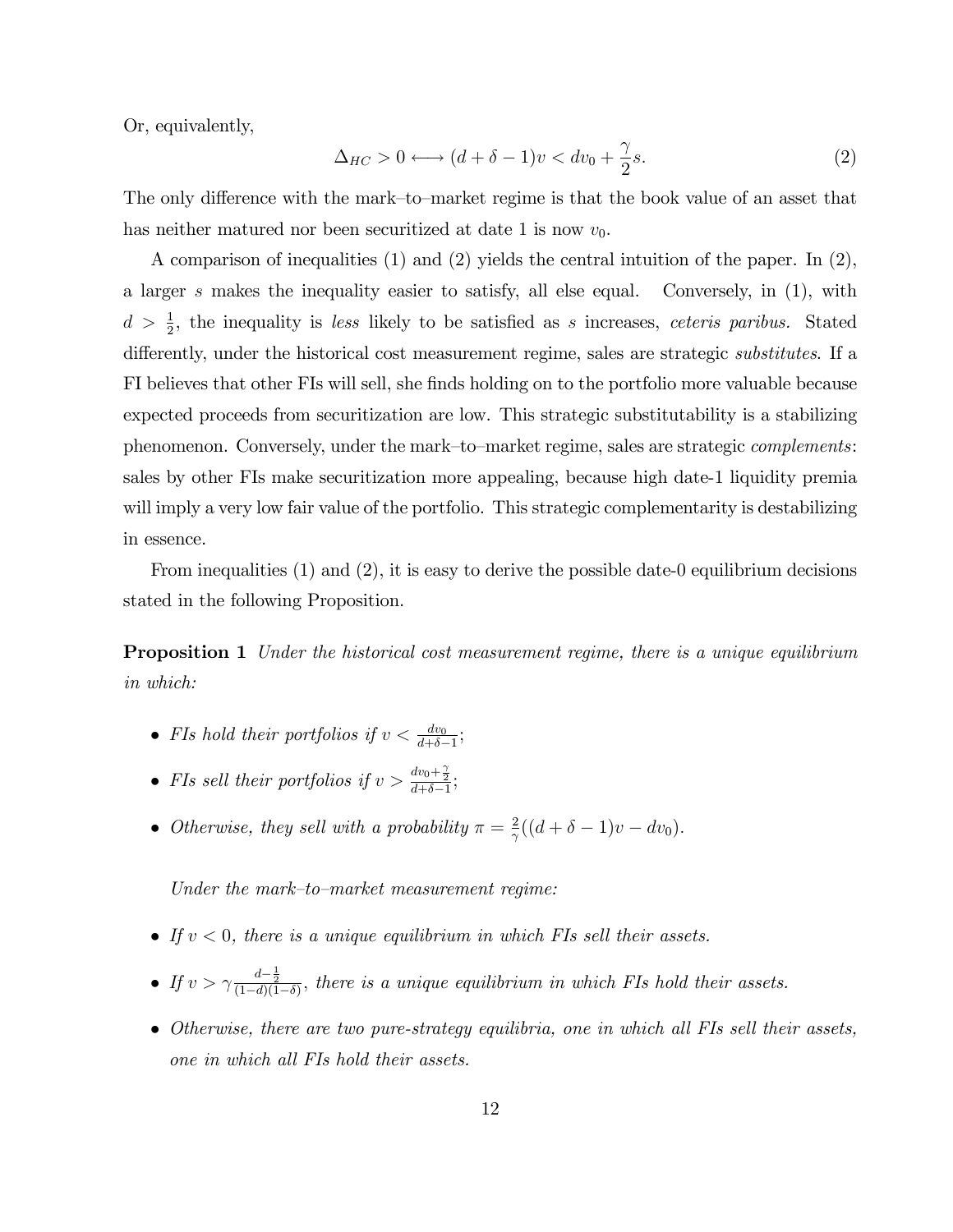The equilibrium reflects the strategic substitutability of actions in the historical cost regime. When others sell, the greater is the incentive to hold. The fact that FIs sell with some probability  $\pi$  reflect such incentives, and could alternatively be seen as an asymmetric equilibrium in which proportion  $\pi$  of the FIs sell.

Historical cost measurement has the unfortunate consequence that FIs securitize their portfolio only because their books do not reflect the embedded value of the portfolio sufficiently quickly. This accounting norm prevents a smooth transfer of wealth across dates because it does not make use of price signals. As a result, FIs do not carry out the most proÖtable projects whose horizons exceed their tenure. Instead, they Önd it preferable to realize a lower gain in the short run by selling their assets. Unfortunately, switching to a mark–to–market system is only an imperfect remedy to this myopia. By trying to extract the informational content of prices, the mark-to-market regime actually distorts this content. Marking to market may create "beauty contests" in which FIs become concerned to off-load their assets due to the concern that they expect that others will do so. In other words, marking to market adds a source of *endogenous* risk in the economy, that has nothing to do with the fundamental volatility of the portfolio's value.

Thus, a social planner who has to opt for one of these two measurement regimes is caught between the horns of a dilemma. On the one hand, historical cost makes too little use of the information generated by market spreads, and relies too heavily on the out-dated historical cost,  $v_0$ . On the other hand, in trying to extract the informational content of prices, marking to market distorts this information by adding endogenous risk.

Further comparison between the regimes requires that the endogenous risk under the mark-to-market regime be quantified. The multiplicity of equilibria makes this difficult. In the next section, we assume that FIs do not observe  $v$  perfectly at date 0. Rather, when deciding whether to sell or hold the asset, each FI observes a noisy version of the fundamental  $v.$  Using global games techniques, we obtain unique equilibrium outcomes.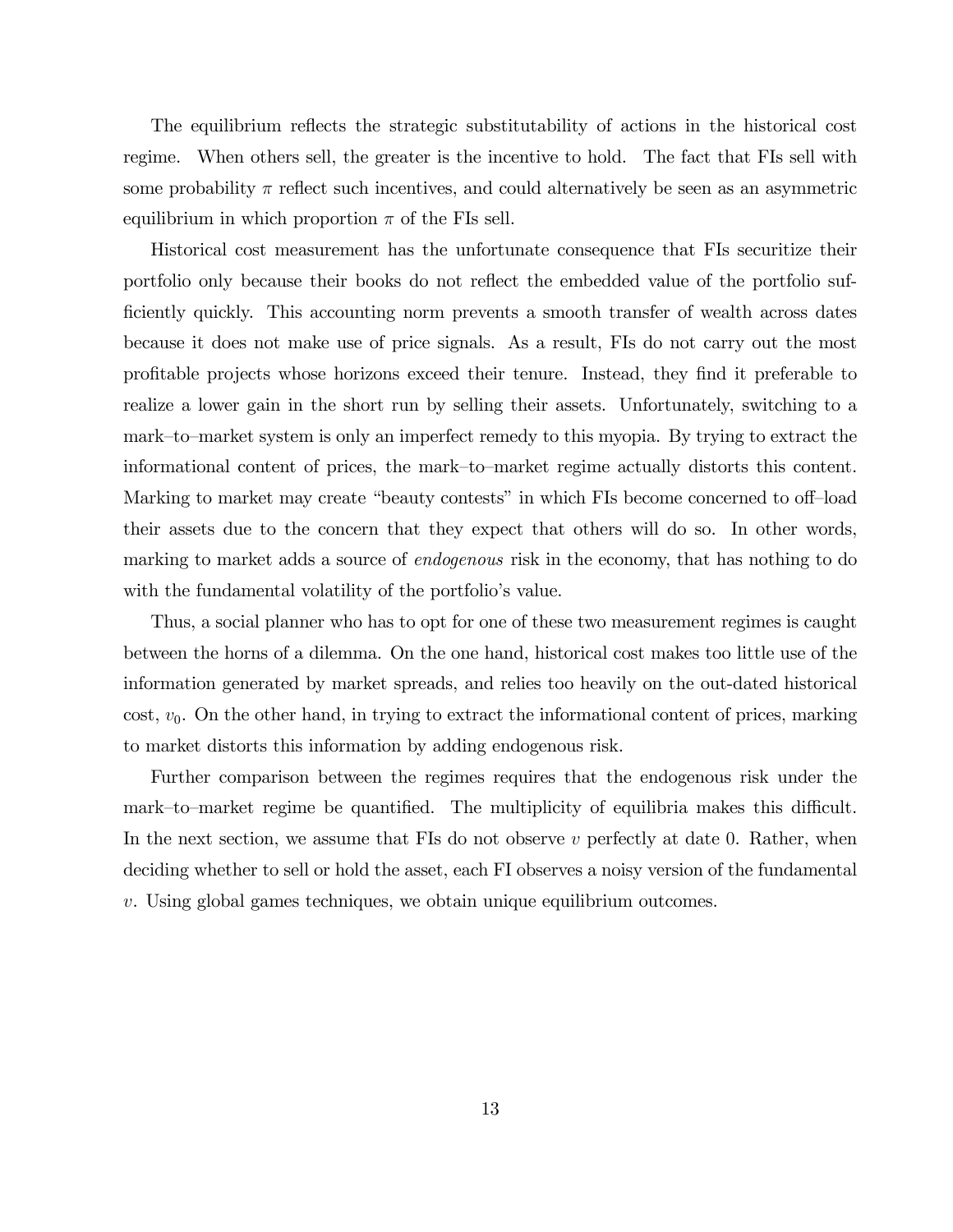### 3 The Global Game

We will now apply techniques from the theory of global games to arrive at a unique equilibrium outcome.<sup>5</sup> The global game approach modifies the payoffs by introducing a small noise in the signals received by the agents. The interpretation is that while the agents have accurate estimates of the fundamentals, these fundamentals are not common knowledge. The absence of common knowledge preserves the strategic uncertainty inherent in such situations, and leads to a unique equilibrium (see Morris and Shin (1998) for details).

Concretely, we will implement the global game approach as follows. We start by supposing that the payoff of the asset v is uncertain, and is distributed according to the prior  $f(.)$ , which is continuous and has a connected support. We let  $F(.)$  denote the c.d.f. of v.

The financial institutions do not observe the true realization of  $v$  immediately. At date 0, when facing the decision to hold or off-load the asset, each  $FI$  i observes the noisy signal  $x_i = v + \varepsilon_i$ . The noise term  $\varepsilon_i$  is distributed uniformly on the interval  $[-\eta, \eta]$ , and these noise terms are independent across FIs. We will be particularly interested in the limiting case of our framework in which  $\eta \to 0$  so that the noise becomes negligible in the limit.

In this framework, a (symmetric) equilibrium is characterized by a strategy  $s(x)$  mapping a signal x into the action set  $\{sell, hold\}$ . We will characterize the equilibrium outcomes in this limiting case in the two accounting regimes—mark-to-market and historical cost. We begin with the mark-to-market case.

### 3.1 Equilibrium in the Mark-to-Market Regime

In the mark-to-market regime, our setup is a particular case of the global game solved in Frankel, Morris, and Pauzner  $(2003)$  or Morris and Shin  $(2003)$ , in which the payoff is a linear function of the fundamental  $v$ . Thus, their results can be readily applied:

**Proposition 2** In the limit as  $\eta \rightarrow 0$ , there is a unique dominance solvable equilibrium under the mark-to-market regime. In this equilibrium,

$$
s(x) = 0 \quad if \quad x \ge \frac{\gamma}{2} \frac{d - \frac{1}{2}}{(1 - d)(1 - \delta)}
$$
  

$$
s(x) = 1 \qquad \text{otherwise.}
$$

<sup>&</sup>lt;sup>5</sup>The theory of global games has been introduced by Carlsson and van Damme (1993), and Morris and Shin (1998) popularized its applications.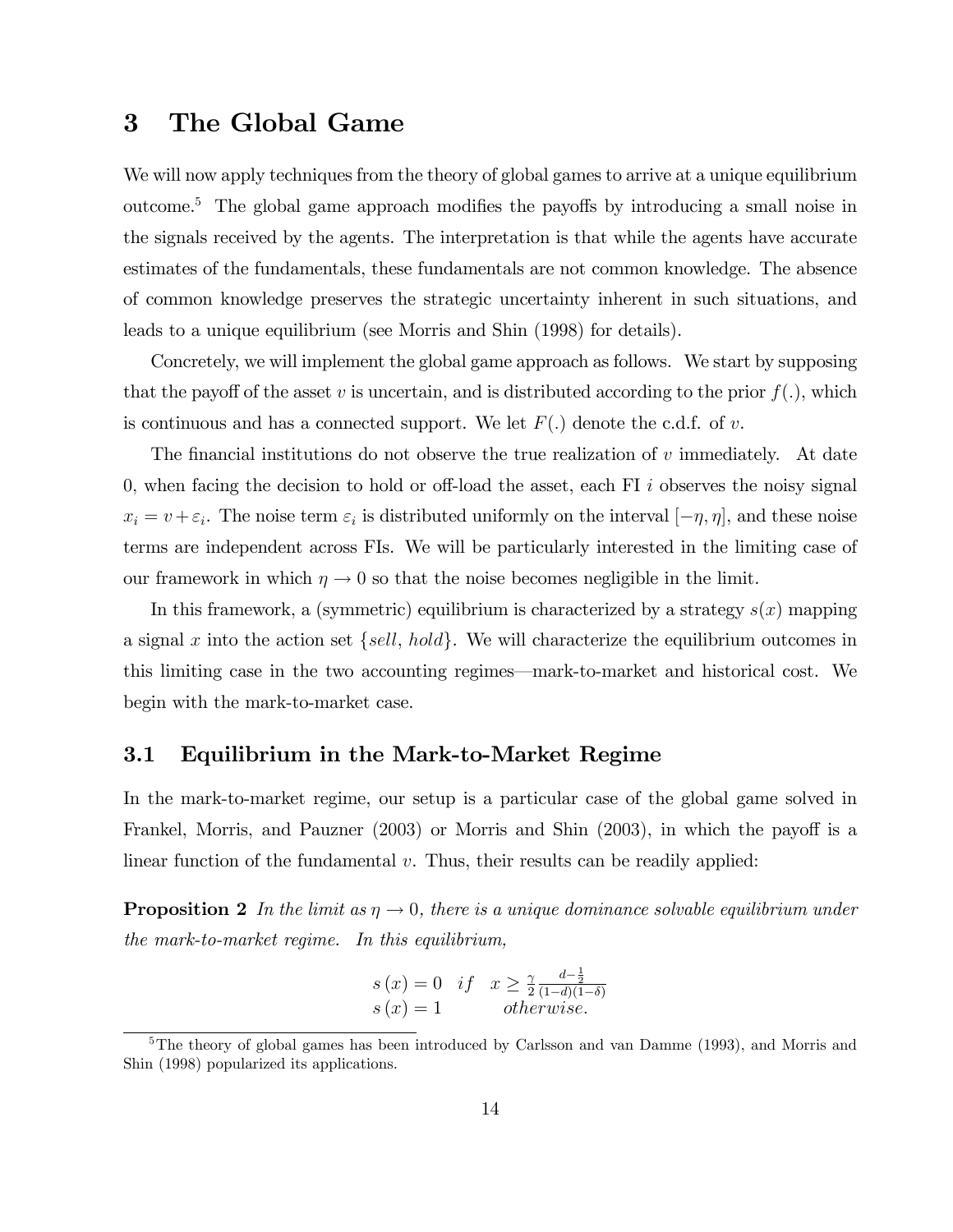In other words, in the limit, FIs sell their assets if and only if their signal is below the cutoff value  $\frac{\gamma}{2}$  $\frac{d-\frac{1}{2}}{(1-d)(1-\delta)}$ 

To offer some intuition for this result, we will show with a simple argument that there is a unique equilibrium in threshold strategies as  $\eta \to 0$ . A threshold strategy consists in selling the asset if and only if the signal is below some cutoff value  $\hat{x}$ . To demonstrate this result, let us begin by showing that the strategic uncertainty—the uncertainty over the actions of other players—can be pinned down precisely in the limit as  $\eta \to 0$ .

**Lemma 2** Suppose that all FIs follow the threshold strategy around  $\hat{x}$ . Then, conditional on receiving a signal equal to the threshold point, the density over the proportion of FIs that sell the asset is given by the uniform density in the limit as  $\eta \to 0$ .

When v is the true state, each signal is distributed uniformly in the interval  $[v - \eta, v + \eta]$ . By the law of large numbers, when the threshold point  $\hat{x}$  lies in this interval, the proportion of Örms that sell the asset is thus given by:

$$
\frac{\widehat{x} - (v - \eta)}{2\eta}
$$

This proportion is exactly equal to some constant z when  $\frac{\hat{x}-(v-\eta)}{2\eta} = z$ . Denote the value of v that satisfies this relation by  $\hat{v}$ . Thus,

$$
\widehat{v} = \widehat{x} + \eta \left( 1 - 2z \right) \tag{3}
$$

Whenever the true state v is greater than or equal to  $\hat{v}$ , then the proportion of firms that sell the asset is less than or equal to z. Thus, the probability that the proportion of firms that sell the asset is less than or equal to z is given by the probability that the true state v is greater than or equal to  $\hat{v}$ . Thus, the cumulative distribution function  $G(z)$  over the proportion of firms that sell the asset evaluated at the point  $z$  is given by the probability that the true state v is above  $\hat{v}$ .

Consider the conditional density over the true state v conditional on a signal equal to  $\hat{x}$ . Since the noise term  $\varepsilon_i$  has bounded support in  $[-\eta, \eta]$ , the *posterior* density over the true state v conditional on  $\widehat{x}$ ,

$$
\frac{f(v)}{\int_{\widehat{x}-\eta}^{\widehat{x}+\eta}f(u)du},
$$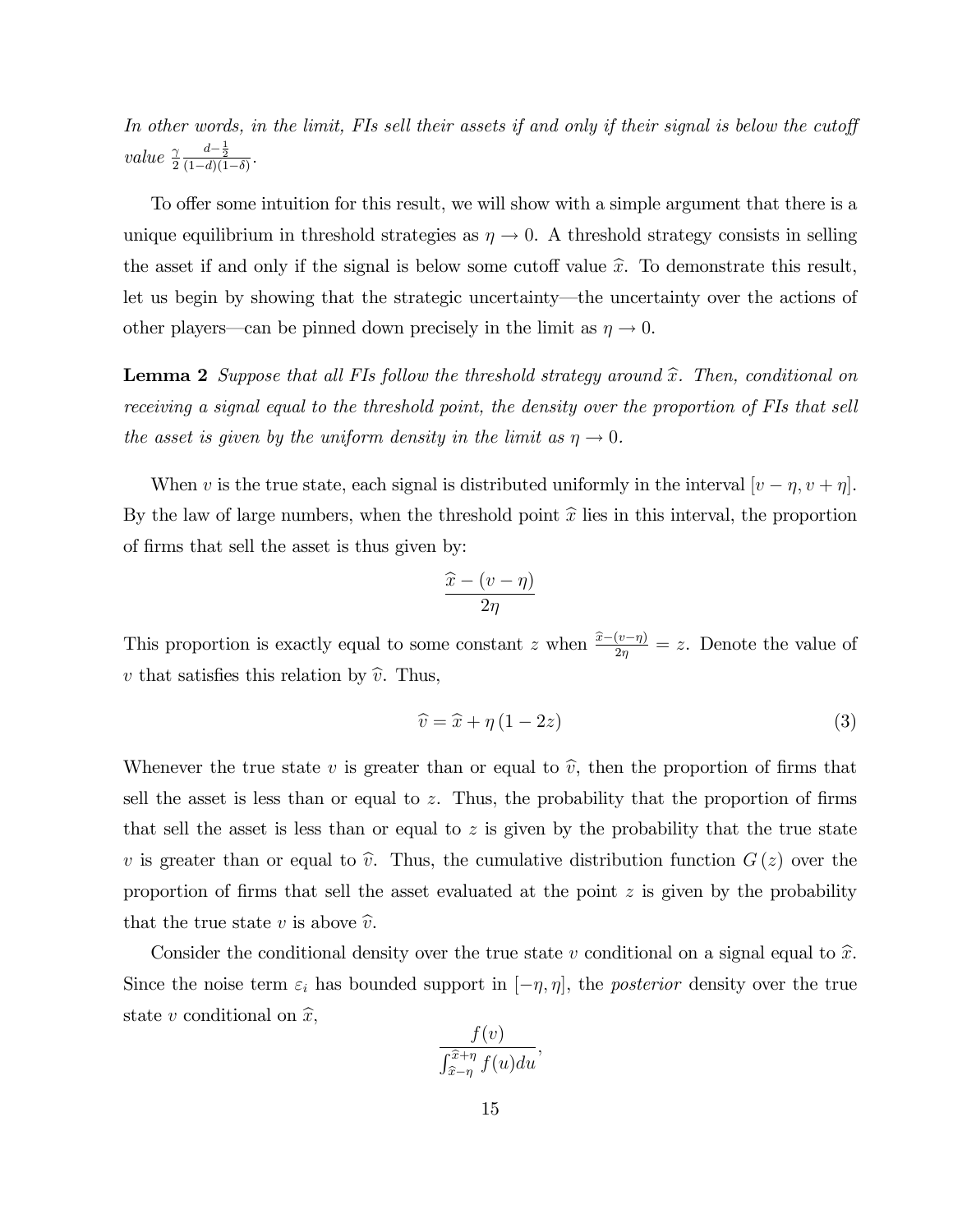has support on the interval  $[\hat{x} - \eta, \hat{x} + \eta]$ . Since the *prior* density over v was assumed to be continuous, the *posterior* density reaches a minimum  $m(\eta)$  and a maximum  $M(\eta)$  on this interval, such that:

$$
\lim_{\eta \to 0} (2\eta \times m(\eta)) = \lim_{\eta \to 0} (2\eta \times M(\eta)) = 1.
$$

Conditional on being at the threshold point  $\hat{x}$ , the probability that  $v \geq \hat{v}$  is given by the area under the *posterior* density over v to the right of  $\hat{v}$ . This area will give us  $G (z)$ . From the definition of m and M, we thus have the pair of inequalities:

$$
2\eta m\left(\eta\right)\left(\frac{\widehat{x}+\eta-\widehat{v}}{2\eta}\right)\leq G\left(z\right)\leq 2\eta M\left(\eta\right)\left(\frac{\widehat{x}+\eta-\widehat{v}}{2\eta}\right).
$$

Thus, we conclude that in the limit:

$$
\lim_{\eta \to 0} G(z) = z.
$$

In other words, the cumulative distribution function over the proportion of firms that sell the asset tends to the identity function. In turn, this implies that the density function over the proportion of firms that sell tends to the uniform density. QED

The characterization of the threshold point in the mark-to-market regime is then obtained as the indifference point of a firm when it hypothesizes that the density over the proportion of firms that sell is given by the uniform density (so that the expected proportion of firms that sell is given by  $1/2$ ). This result readily yields the cutoff value in Proposition 2.

### 3.2 Equilibrium in the Historical-Cost Regime

In the historical cost regime, the complete information game has a unique equilibrium. Thus, it is easy to see that the introduction of an arbitrarily small noise in the fundamentals has essentially no effect on the equilibrium of the complete information game. Formally, note that the distribution of v conditional on a signal  $x_i$  tends to the degenerate density putting all weight on  $x_i$  as  $\eta \to 0$ . Thus, any equilibrium strategy of the incomplete information game,  $s_{\eta}(.)$ , must be such that  $s_{\eta}(x_i)$  tends to an equilibrium strategy in the complete information game with payoff  $x_i$  as  $\eta \to 0$ . But since, unlike in the mark-to-market case, there is only one such strategy for each value  $x_i$  in the complete information game, it must be that  $s_{\eta}(.)$ converges pointwise to this strategy: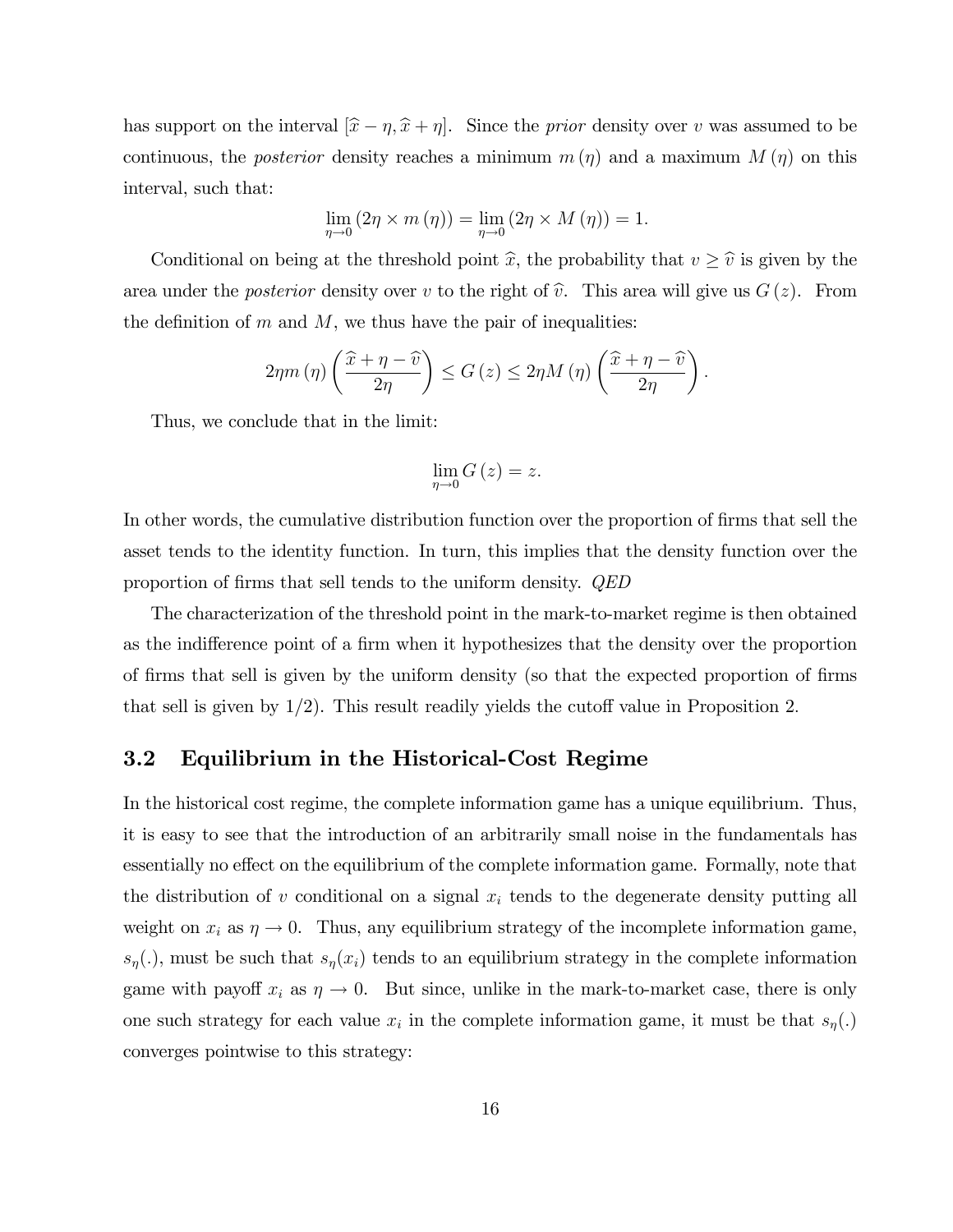**Proposition 3** Suppose that the firms are operating under the historical-cost regime. Then, there is a unique equilibrium in the limit as  $\eta \to 0$ . In this equilibrium,

$$
s(x) = 0
$$
  
\n
$$
s(x) = 1
$$
  
\n
$$
s(x) = 1
$$
  
\n
$$
s(x) = \frac{1}{\gamma}((d + \delta - 1)x - dv_0)
$$
  
\n
$$
i f \quad x > \frac{dv_0 + \frac{\gamma}{2}}{d + \delta - 1},
$$
  
\n
$$
j f \quad x > \frac{dv_0 + \frac{\gamma}{2}}{d + \delta - 1},
$$
  
\n
$$
j f \quad x > \frac{dv_0 + \frac{\gamma}{2}}{d + \delta - 1},
$$

In words, the equilibria of the incomplete information game converge to the unique equilibrium of the complete information game.

We will now investigate the implications of these equilibria on both the price and the allocation of the asset under each measurement regime.

### 4 Real Effects of Measurement Regimes

Because of managerial short-termism, the measurement frictions that we have assumed have a real impact. In the following sections, we show that the impact of measurement issues on prices and quantities is very sensitive to the nature of the accounting regime. We first study the consequences of the measurement regime on the distribution of market spreads. Next, we investigate its impact on the allocation of the portfolio. We restrict the analysis to positive values of  $v$ .

### 4.1 Measurement Regime and Price

Let  $p(v)$  denote the average price at which the loan portfolio is sold between  $t = 0$  and  $t = 1$  conditional on v. Substituting the equilibrium proportion,  $s(v)$ , of FIs off-loading the portfolio conditional on a realization v of the fundamental value in  $p(v) = \delta v - \gamma \frac{s(v)}{2}$  $\frac{(v)}{2}$  , it is straightforward to verify that under the historical-cost accounting regime, the average market price of the portfolio,  $p_{HC}(v)$ , is:

$$
p_{HC}(v) = \delta v \qquad if \qquad v < v_* \equiv \frac{dv_0}{d + \delta - 1},
$$
\n
$$
p_{HC}(v) = (1 - d)v + dv_0 \quad if \quad \frac{dv_0}{d + \delta - 1} \le v \le \frac{dv_0 + \frac{1}{2}\gamma}{d + \delta - 1},
$$
\n
$$
p_{HC}(v) = \delta v - \frac{1}{2}\gamma \qquad if \qquad v > v^* \equiv \frac{dv_0 + \frac{1}{2}\gamma}{d + \delta - 1}.
$$
\n
$$
(4)
$$

Similarly, under the mark-to-market accounting regime, the average market price of the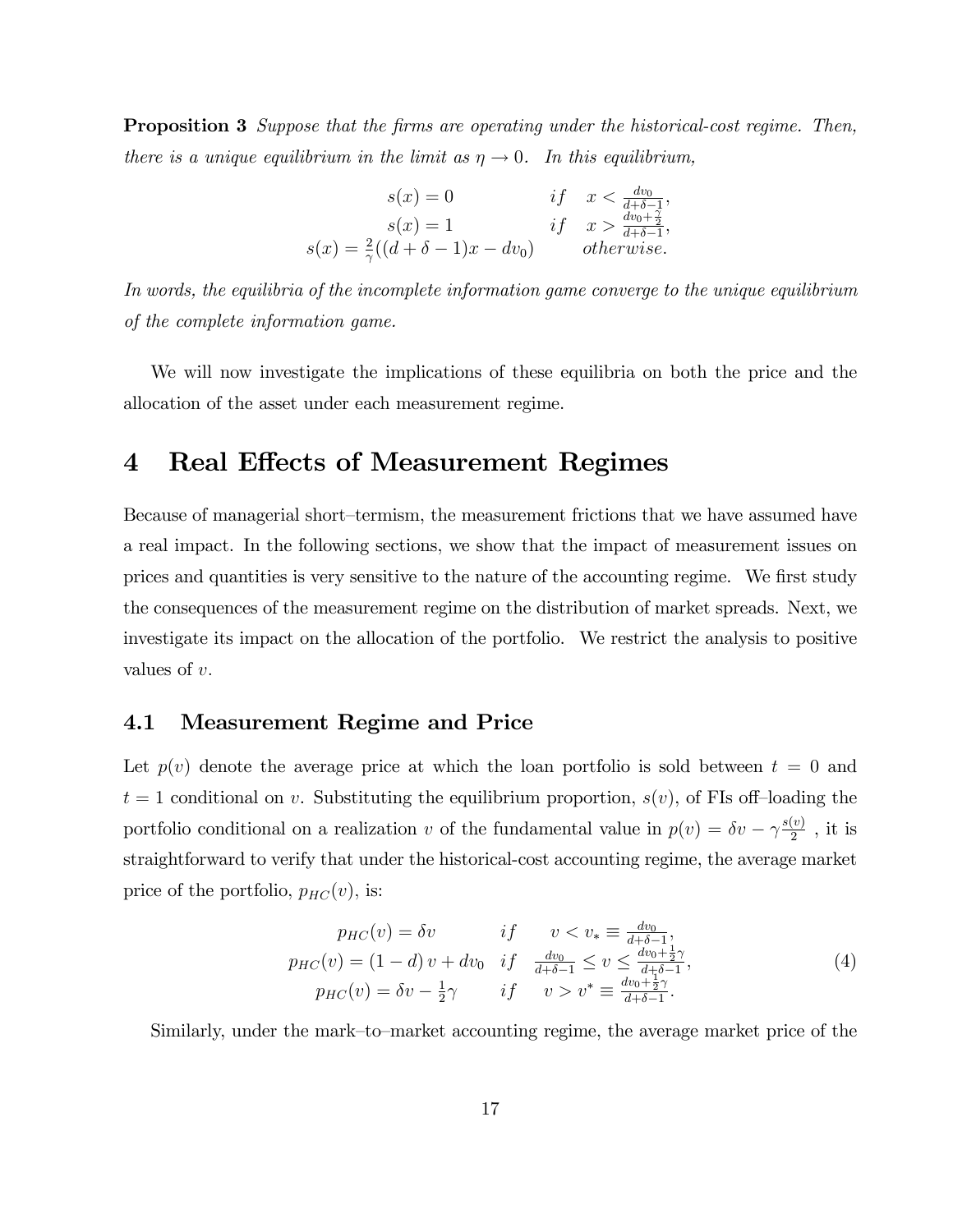

Figure 1: Price as a function of fundamental  $v$ .

portfolio,  $p_{MM}(v)$ , is:

$$
p_{MM}(v) = \delta v \qquad if \quad v > v_c \equiv \frac{\gamma}{2} \frac{d - \frac{1}{2}}{(1 - d)(1 - \delta)},
$$
  
\n
$$
p_{MM}(v) = \delta v - \frac{1}{2} \gamma \quad if \quad v \le v_c \equiv \frac{\gamma}{2} \frac{d - \frac{1}{2}}{(1 - d)(1 - \delta)}.
$$
\n(5)

Figure 1 illustrates the behavior of the price as a function of the fundamental  $v$  for given values of  $\delta$ ,  $d$ ,  $\gamma$ , and  $v_0$ .

That  $p_{MM}(v)$  and  $p_{HC}(v)$  cross only once implies that extreme price values are more likely under marking to market than historical cost. Under the historical cost accounting regime, the price is a continuous function of the fundamental  $v$ . Because

$$
1-d<\delta,
$$

the price function  $p_{HC}(v)$  in the intermediate region  $v_* \le v \le v^*$  is less steep than the price function in the outer regions  $v < v_*$  and  $v > v^*$ . Strategic substitutability stabilizes the price. It makes the price function smoother than the price  $\delta v$  that would prevail if FIs were not trading for window-dressing reasons.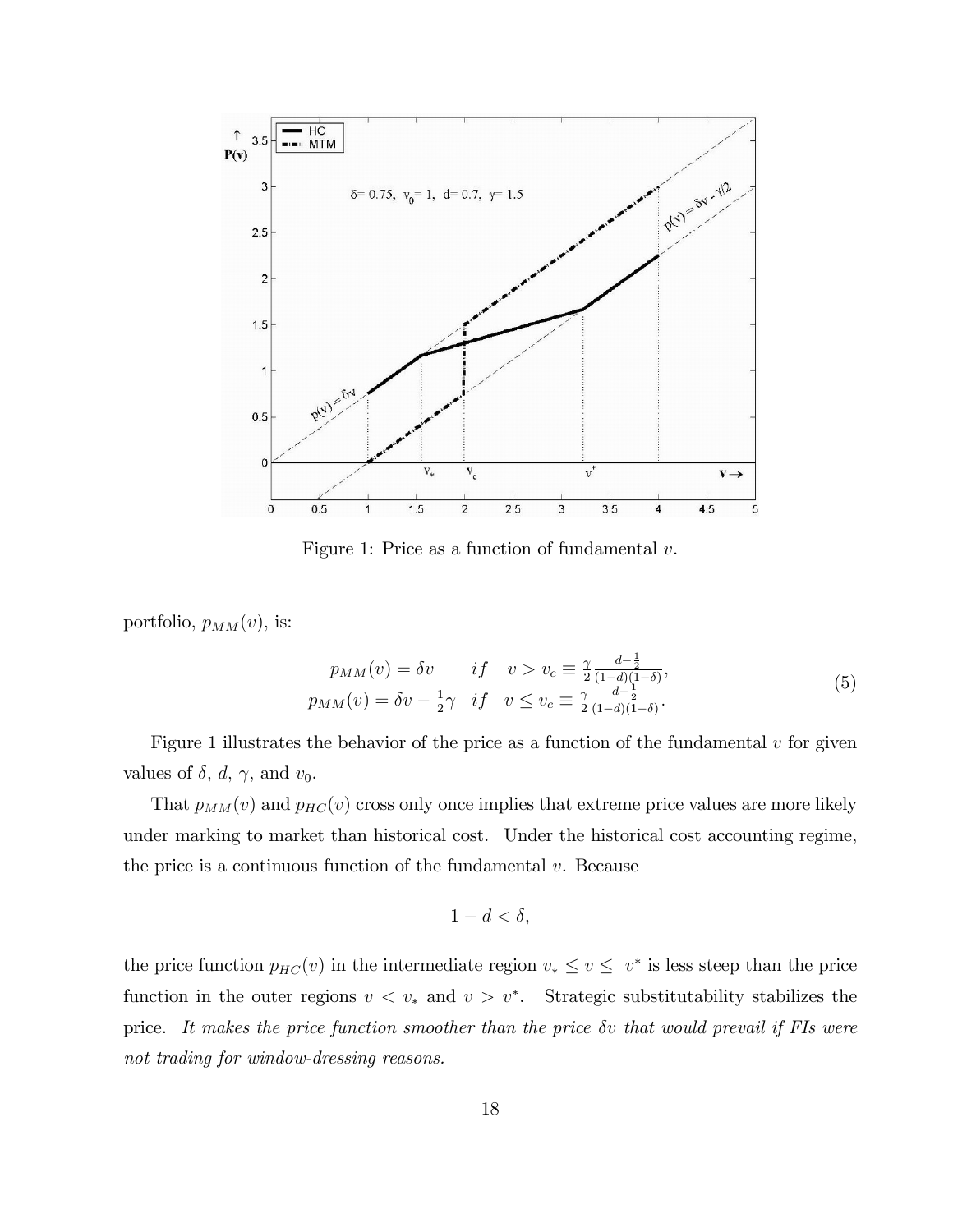In the mark-to-market regime, the price of the asset is a discontinuous function of the fundamental at  $v = v_c \equiv \frac{\gamma}{2}$ 2  $\frac{d-\frac{1}{2}}{(1-d)(1-\delta)}$ . Strategic complementarity destabilizes prices. It makes the price function steeper than the price  $\delta v$  that would prevail if FIs were not trading for window-dressing reasons.

The resulting single-crossing property of the price functions  $p_{MM}(v)$  and  $p_{HC}(v)$  illustrated in Figure 1 implies in particular that if the parameters are such that

$$
E_v(p_{MM}(v)) = E_v(p_{HC}(v)),
$$

then the distribution of  $p_{HC}$  dominates the distribution of  $p_{MM}$  in the sense of second-order stochastic dominance. In other words, for any risk-averse individual, the mark-to-market regime is superior only if the mean payoff were strictly higher. If the mean payoff under the marked-to-market regime were no higher, then the historical cost regime would be preferred by any risk-averse trader.

The differential impact of each measurement regime on the market value of the portfolio sheds some light on the arguments of each side in the current debate on accounting standards. Financial institutions have argued against marking to market on the grounds that a mark– to–market measurement regime would add undesirable artificial volatility to their reported numbers, while supporters of full fair value have argued that historical cost conceals real volatility. Our model shows that in equilibrium, the measurement regime has an impact on the stochastic discount factor that prices the portfolio. We obtain that historical cost accounting generates counter-cyclical trades that smooth the fundamental volatility of the asset, whereas in the mark-to-market regime, the feedback of measurement on pricing is pro-cyclical and increases fundamental risk. It is as if a representative investor had a counter-cyclical risk aversion under a mark-to-market regime, and a procyclical risk aversion under historical cost measurement. Thus, not only do measurement regimes misrepresent the fundamental value of assets, but they also impact the dynamics of asset prices, which, in turn, create additional measurement problems. The amplification mechanism caused by this interaction between measuring and pricing may explain why the "artificial" versus "fundamental" nature of market price volatility is at the heart of the debate on fair value accounting.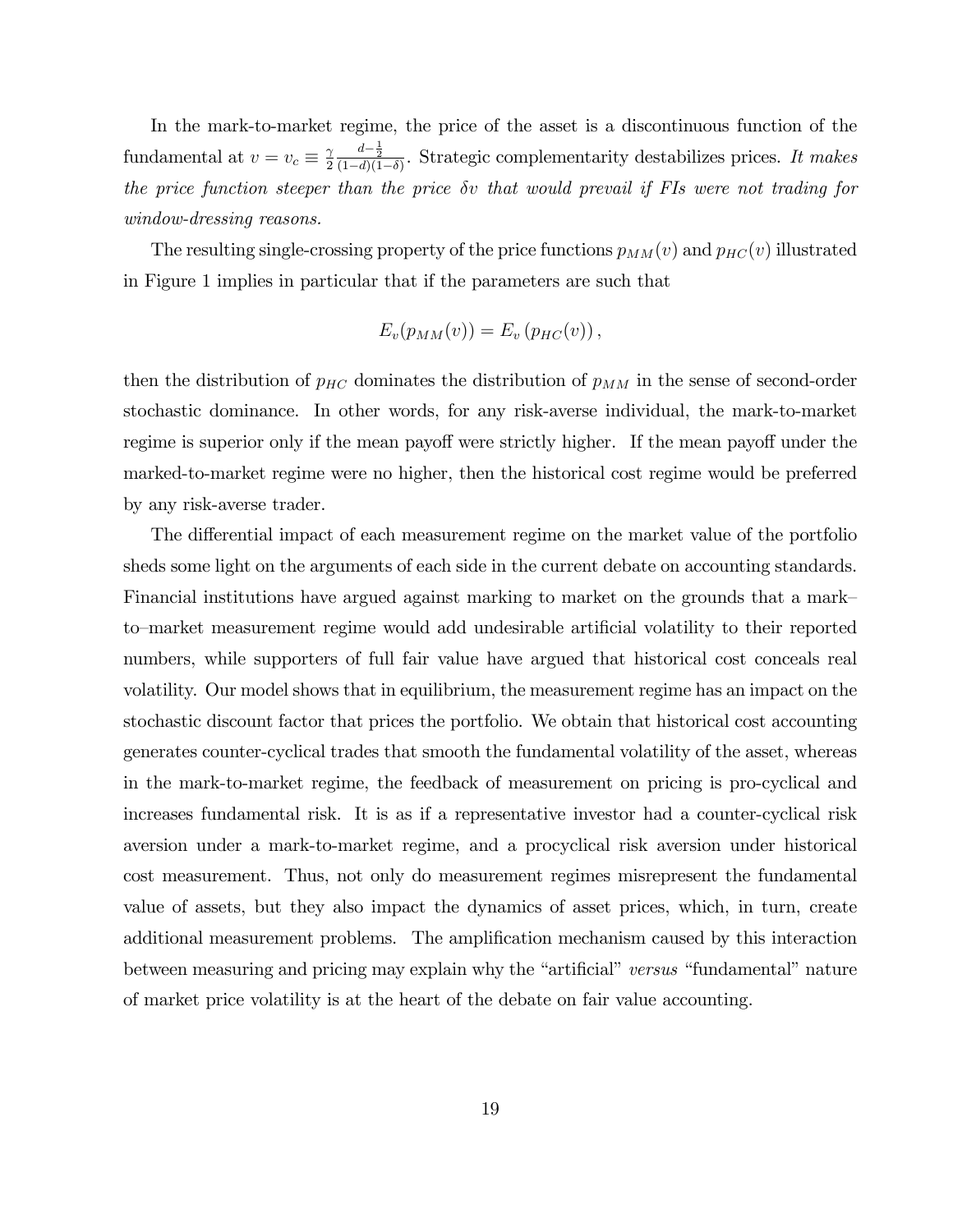#### 4.2 Measurement Regime and Allocative Efficiency

Each measurement regime not only affects loan prices, but also affects the quantities traded in very different ways. Loan portfolio sales for window-dressing purposes reduce the surplus that FIs could create for their long-termist claimholders by holding on to their loans. In this section, we compare losses for the FIs under each regime. Formally, the aggregate loss for a given value of  $v, L(v)$ , is given by the total losses of FIs who securitize their portfolio instead of holding on to it and generating  $v$ :

$$
L(v) = s(v)(v - p(v)),
$$

where  $s(v)$  is the (deterministic) proportion of FIs selling for a given payoff v, and  $p(v)$  is the price of the asset for each realized value of v derived in the former section. This simple form stems from the linearity of the demand curve.

Let  $L_{HC}(v)$  and  $L_{MM}(v)$  denote the respective loss functions for a realization v of the expected payoff under the historical-cost and mark-to-market regimes respectively. Using the expressions for  $p(v)$  and  $s(v)$  derived above, it is straightforward to show that:

$$
L_{HC}(v) = 0 \t\t if \t v < v_*\nL_{HC}(v) = \frac{2d}{\gamma} (v - v_0) [d(v - v_0) - (1 - \delta)v] \t if \t v_* \le v \le v^*, \text{ and} \nL_{HC}(v) = (1 - \delta) v + \frac{\gamma}{2} \t if \t v > v^*
$$
\n(6)

$$
L_{MM}(v) = 0 \t\t if \t v > v_c
$$
  

$$
L_{MM}(v) = (1 - \delta) v + \frac{\gamma}{2} \t if \t v \le v_c
$$
 (7)

Figure 2 illustrates the behavior of the loss function  $L(v)$  in each measurement regime as v changes.

Figure 2 illustrates the dramatic change in the shape of the loss function as we move across measurement regimes. Specifically, in the historical-cost regime, there is no welfare loss for very low values of v, i.e., in the lower tail region  $v < v_*$ . There is a welfare loss in the intermediate and upper tail regions. On the other hand, in the mark-to-market regime, the opposite is true. There is a welfare loss in the lower tail region  $v \leq v_c$  while there is no welfare loss in the upper tail region  $v > v_c$ . Thus, the asymmetry of the distribution of v is a key determinant of the impact of the accounting regime. To see this, assume that two assets X and Y have similar expected values but asymmetric distributions of fundamental values. Namely, below average realizations of fundamentals are more likely for asset X than for asset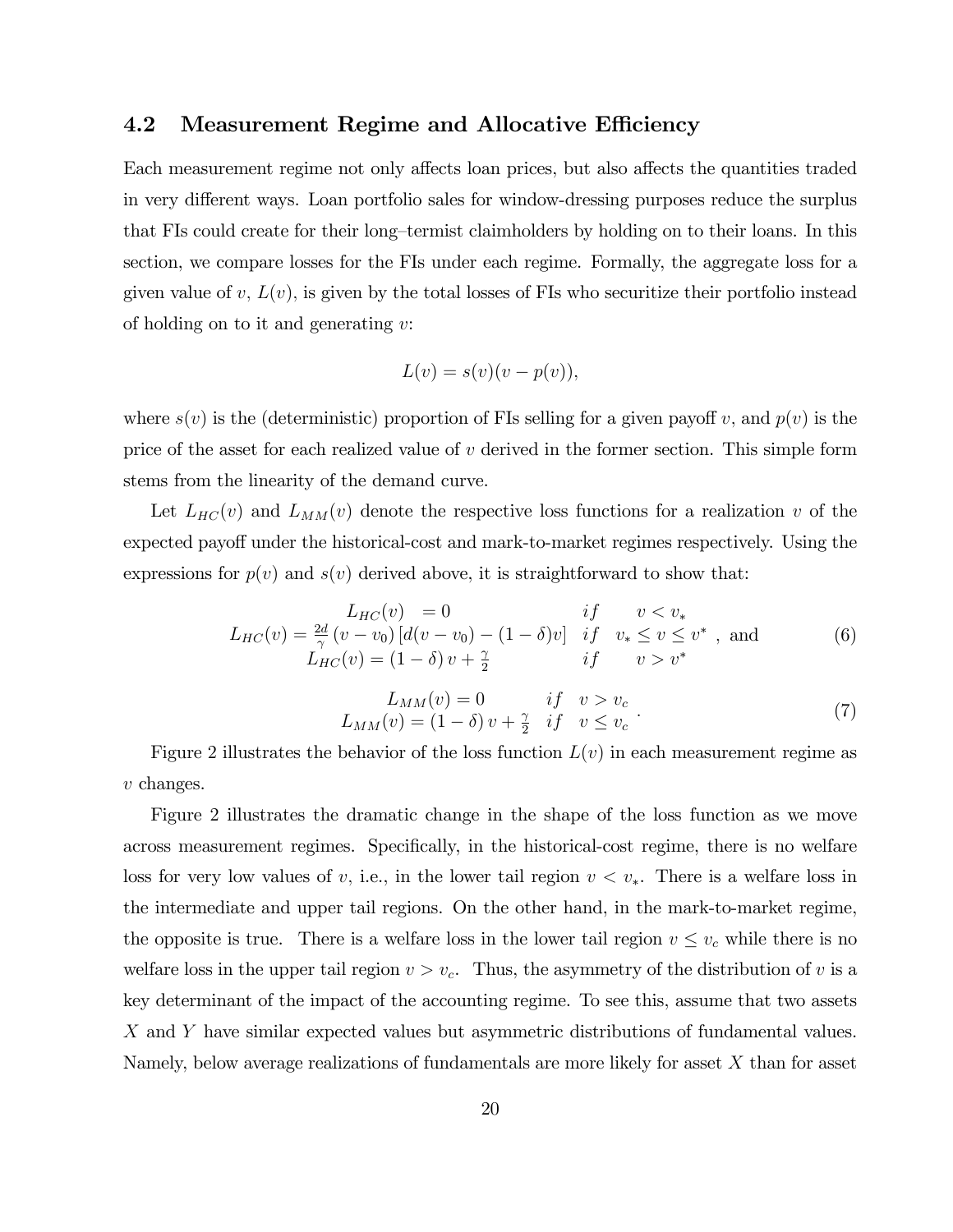

Figure 2: Surplus Loss as a function of the fundamental  $v$ .

Y and above average realizations of fundamentals are more likely for asset Y than for asset  $X$ . Figure 2 then implies that historical cost accounting would lead to more inefficiencies than marking to market for asset Y relative to asset X because asset Y has a larger upside than asset X. Conversely, marking to market would be more detrimental than historical cost for asset  $X$  relative to asset  $Y$  because asset  $X$  has a larger downside than asset  $Y$ .

#### 4.2.1 Nature of Claim and Surplus

An inspection of Figure 2 delivers immediately the following Lemma:

**Lemma 3** Marking to market is preferable for assets whose payoff's distribution has a sufficiently fat right tail and a sufficiently thin left tail. Conversely, the historical cost regime is preferable for assets whose payoff's distribution has a sufficiently fat left tail and a sufficiently thin right tail.

The risk profile of financial institutions' assets—typically senior loans, and insurance liabilities involve a large potential downside and a more limited potential upside. Lemma 3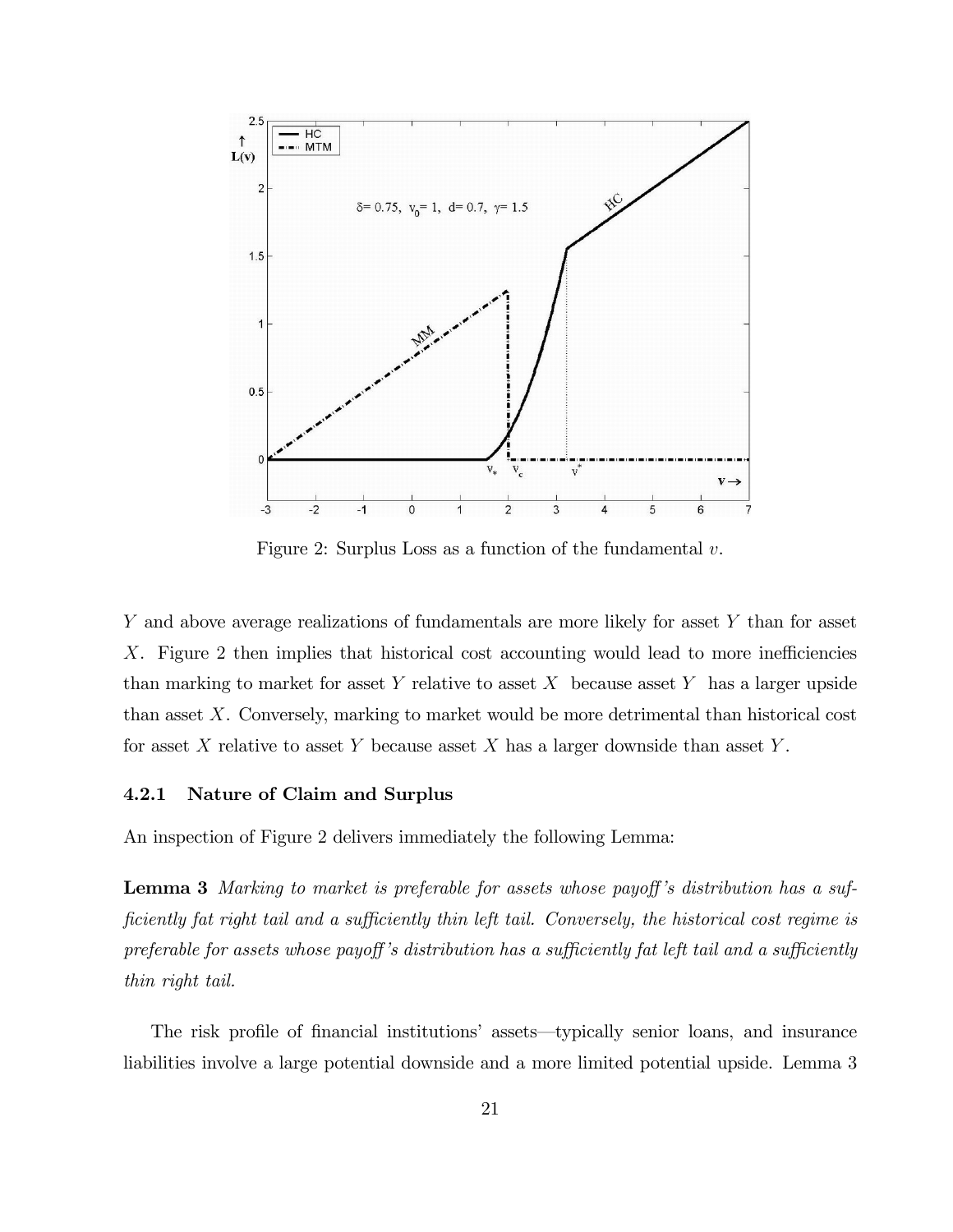suggests that banks' assets and insurers' liabilities are typically the class of claims for which historical cost is likely to dominate mark-to-market in our environment. This result may therefore explain why banks and insurance companies have been the most vocal opponents of marking-to-market.

Lemma 3 also sheds some light on the political economy of the FASB and IASB reform. Among participants in the debate about the applicability of mark-to-market accounting to Önancial institutions, prudential supervisors are typically the most vocal opponents to a full fair value regime, and insist on the possible consequences of such a reform for financial stability and pro-cyclicality of bank lending (see, e.g., Basel Committee 2000, or European Central Bank, 2004). In light of Lemma 3, supervisors' standpoint may stem from the fact that they are the representatives of the most senior claimholders of financial institutions (their customers). Meanwhile, to the extent that the accounting standard-setters are champions of equity investors, the IASB represents mostly investors in securities that have residual claims over depositors (in the case of banks) and policyholders (for insurance companies).

We will now investigate how the *ex ante* respective losses in the historical cost and markto-market measurement regimes,  $E(L_{HC}(v))$  and  $E(L_{MM}(v))$  respectively, vary with d, the asset's duration and  $\gamma$ , the asset's liquidity. Recall we assumed that v has a continuous density  $f(.)$  and cumulative density  $F(.)$ .

#### 4.2.2 Duration and Surplus

We now turn to the comparative statics of welfare with regard to the duration of the asset. We summarize our result in terms of the following proposition.

**Proposition 4** The expected losses  $E(\widetilde{L}_{MM})$  and  $E(\widetilde{L}_{HC})$  in the mark-to-market and historicalcost regimes both increase in d, the asset duration. Furthermore, all else equal, there exists an interval  $(\underline{d}, \overline{d})$  where  $\frac{1}{2} < \underline{d} \leq \overline{d} < 1$  such that:

$$
E(\widetilde{L}_{MM}) < E(\widetilde{L}_{HC}) \text{ for all } d < \underline{d}, \text{ and}
$$
\n
$$
E(\widetilde{L}_{MM}) > E(\widetilde{L}_{HC}) \text{ for all } d > \overline{d}.
$$

Proof. See Appendix.

In words, under both measurement regimes, measurement frictions have more detrimental consequences for longer-lived assets than shorter-lived assets:  $v_*, v^*$  decrease w.r.t. d, and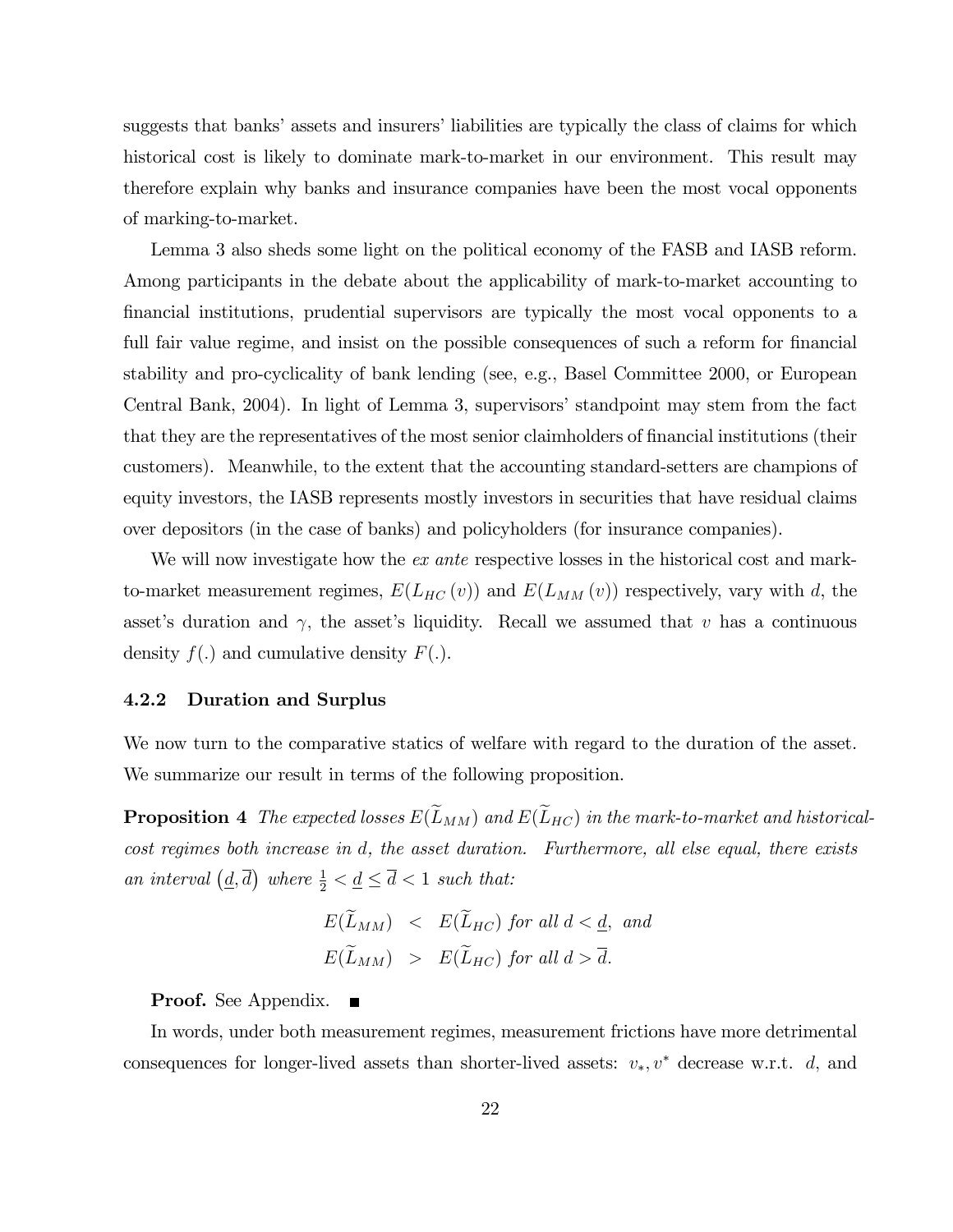$v_c$  increases w.r.t. d. But for relatively short-lived assets, the mark-to-market regime is preferable to the historical cost regime, whereas the historical cost regime is preferable for assets that have a sufficiently large duration. In other words, the surplus loss is more sensitive to duration under marking to market. The intuition behind these results is the following. FIs sell when they expect the liquidity premium to be smaller than the mismeasurement of the cash flows that their assets generate. As the cash flows generated by the asset shift towards the future, other things being equal, misvaluation is more likely, and such misvaluation makes sales more appealing under both regimes. Trading behavior is very sensitive to duration in the mark-to-market regime because the threshold above which holding the asset is dominant goes up from 0 to  $\infty$  as d goes from 0.5 to 1. Thus, other things being equal, the threshold at which a FI is indifferent if 50% of the others sell,  $v_c$ , also ranges from 0 to  $\infty$  as d goes from 0:5 to 1. Trades are less sensitive to duration under historical cost accounting because of the inertia inherent to this regime. Even for arbitrarily small values of  $d$ , a FI is still willing to realize the value of the asset for large values of v by selling it. When  $d = 1$ , there is still an area to the left of  $v_* > v_0$  in which FIs never sell, because the measurement regime provides them with a "hedge".

Figure 3 illustrates the implications of Proposition  $(4)$  for a specific environment where d  $=\overline{d}$ .

Interestingly, this prediction supports the current U.S. generally accepted accounting principles (GAAP) reporting requirements for assets. Short-lived assets such as short-term investments and inventories are marked to market on the balance sheets while long-lived assets such as property, plant and equipment and long-term investments are not marked to market but measured at historical cost.

#### 4.2.3 Liquidity and Surplus

Finally, we turn to the comparative statics of welfare with respect to the liquidity parameter  $\gamma$ . We have the following result.

**Proposition 5** There exists an interval  $(\underline{\gamma}, \overline{\gamma})$  where  $0 < \underline{\gamma} \leq \overline{\gamma}$  such that:

$$
E(\widetilde{L}_{MM}) < E(\widetilde{L}_{HC}) \text{ for all } \gamma < \underline{\gamma}, \text{ and}
$$
\n
$$
E(\widetilde{L}_{MM}) > E(\widetilde{L}_{HC}) \text{ for all } \gamma > \overline{\gamma}.
$$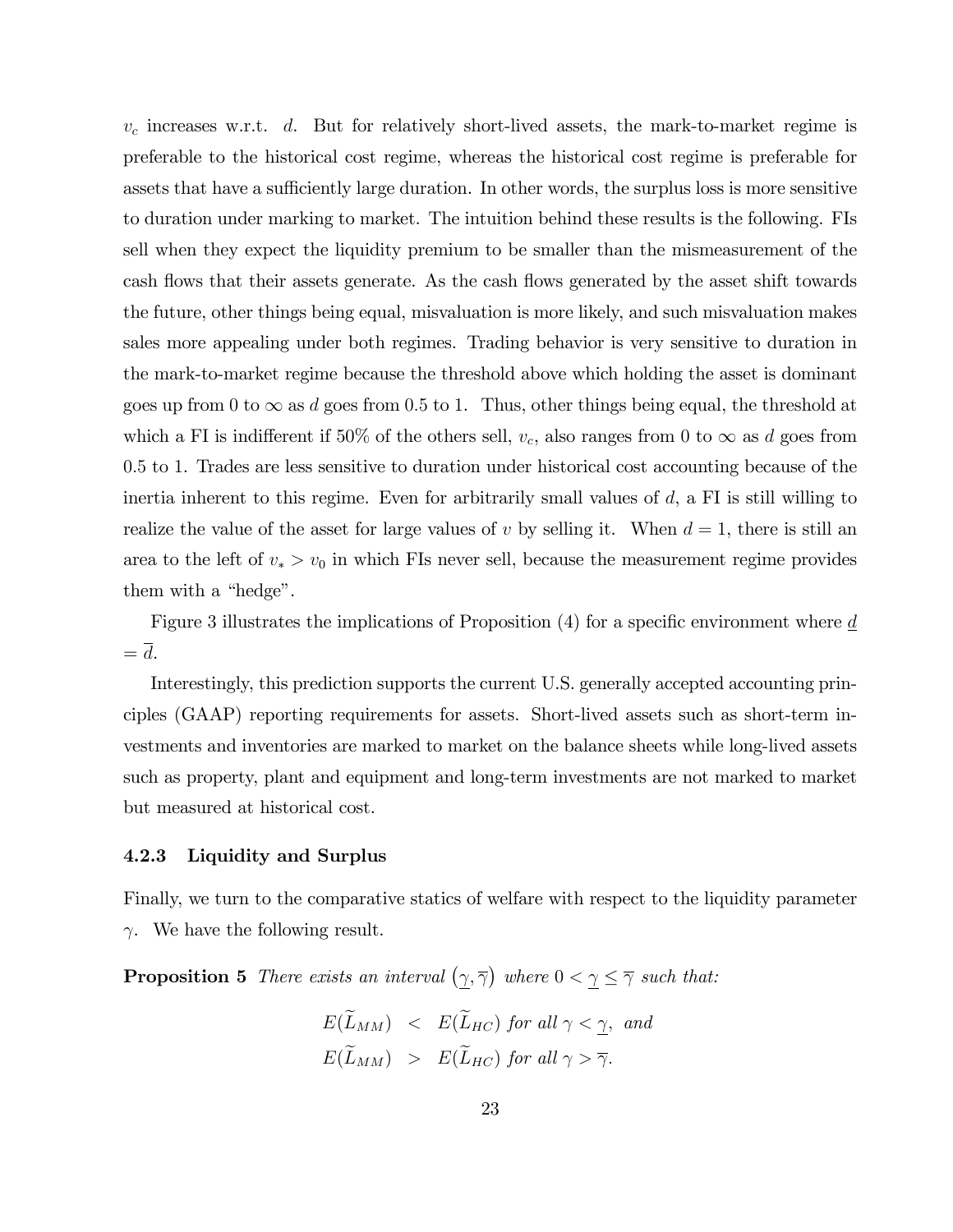

Figure 3: Impact of Duration on ex ante Surplus loss,  $E(\widetilde{L})$ .

#### Proof. See Appendix.

The interplay of market liquidity, captured by  $\gamma$ , with the measurement regimes is more subtle than that of duration. First, under both measurement regimes, a decrease in liquidity, namely an increase in the price impact of sales  $\gamma$ , has a negative direct impact. For a fixed number of sales s, the average sale price is lower as  $\gamma$  increases, other things being equal. Another effect of an increase in  $\gamma$ , however, is that strategic concerns become relatively more important than fundamental concerns. As the liquidity of the market dries up, the price

$$
p = \delta v - \gamma s
$$

becomes more dependent on the strategies of other FIs. Since different measurement regimes imply dramatic differences in the strategic nature of FIs' interactions, these strategic effects vary substantially across regimes. Because of strategic complementarity, under a mark-tomarket regime, the strategic effect goes in the same direction as the direct effect. Namely, that the other FIs sell makes selling more appealing as  $\gamma$  increases. Thus, coordination is more difficult: the threshold above which FIs hold the asset increases with respect to  $\gamma$ .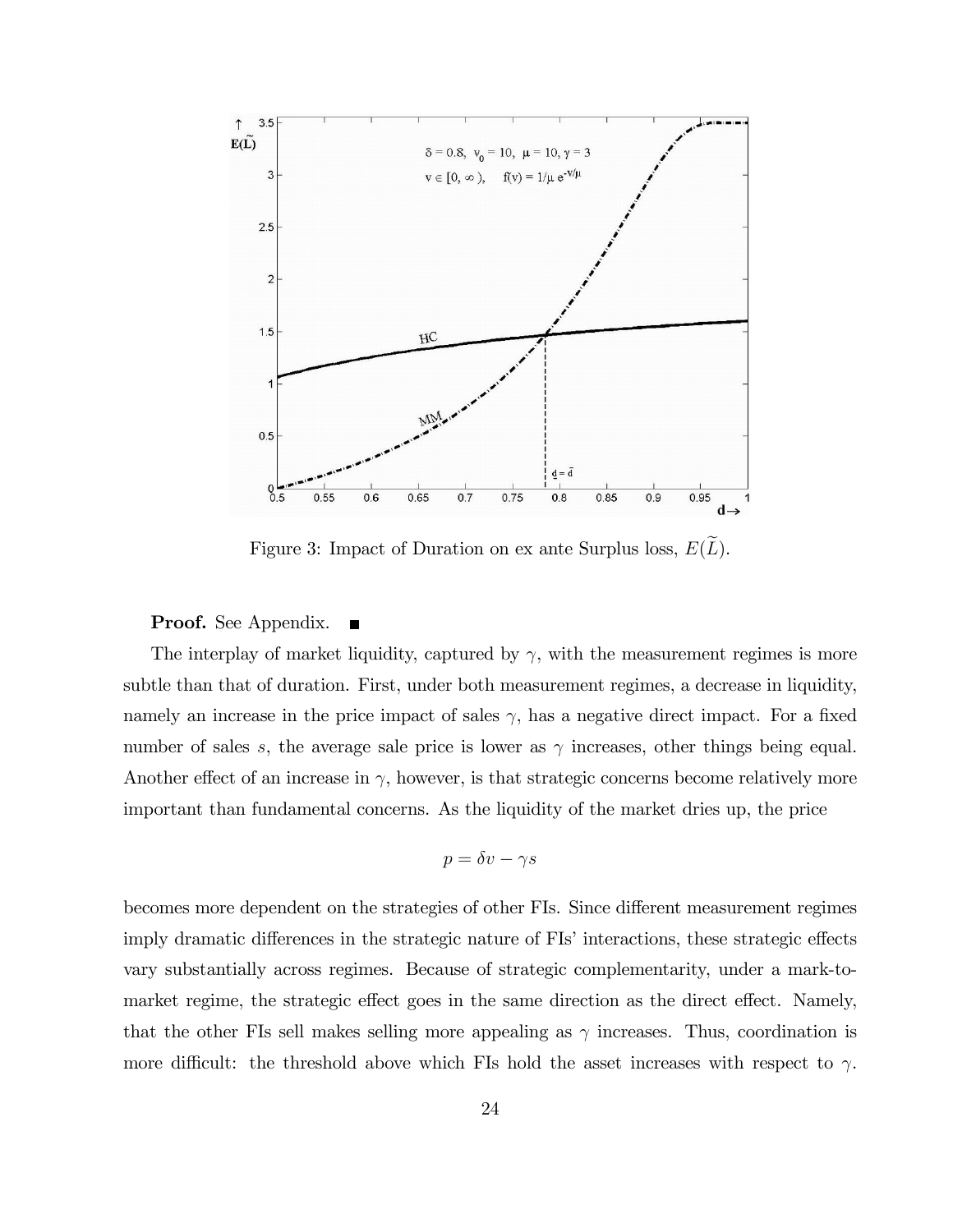Conversely, strategic substitutability introduces congestion effects under historical cost. All else equal, a higher  $\gamma$  has a disciplining effect on FIs. They respond to the higher price impact of sales by selling less often, which goes against the direct effect since it reduces inefficient sales.

More formally, the expected loss in the mark-to-market regime is given by:

$$
E(\widetilde{L}_{MM}) = \int_{-\infty}^{v_c} [(1-\delta)v + \frac{\gamma}{2}] f(v) dv.
$$

Differentiating with respect to  $\gamma$ , yields:

$$
\frac{\partial E(\tilde{L}_{MM})}{\partial \gamma} = \underbrace{\frac{1}{2}F(v_c)}_{direct\, effect} + \underbrace{\frac{\partial v_c}{\partial \gamma}[(1-\delta)v_c + \frac{\gamma}{2}]f(v_c)}_{indirect\, effect} > 0.
$$

Since  $v_c$  increases w.r.t.  $\gamma$ , the *ex ante* welfare loss in the mark-to-market regime increases unambiguously as the liquidity of the asset decreases.

The *ex ante* welfare loss in the historical cost regime is given by:

$$
E(\widetilde{L}_{HC}) = \int_{v_*}^{v^*} \frac{2d}{\gamma} [d(v - v_0) - (1 - \delta)v](v - v_0)] f(v) dv + \int_{v^*}^{\infty} [(1 - \delta)v + \frac{\gamma}{2}] f(v) dv.
$$

Differentiating with respect to  $\gamma$  yields:

$$
\frac{\partial E(\widetilde{L}_{HC})}{\partial \gamma} = \underbrace{\frac{1}{2}[1 - F(v^*)]}_{direct\ effect} - \underbrace{\frac{2d}{\gamma^2} \int_{v_*}^{v^*} ((d + \delta - 1)v - dv_0) (v - v_0)] f(v) dv}_{indirect\ effect}
$$

The direct effect is positive, the indirect effect is negative. The net effect of liquidity in the historical cost regime is therefore ambiguous. Can the negative effect overwhelm the positive effect so that welfare in the historical cost regime improves as liquidity dries up? Figure 4 shows this is indeed feasible for a specific environment.

In this case, a decrease in liquidity is overall Pareto-improving in the historical cost regime because the disciplining effect on FIs overcomes the negative direct effect.

These results are again consistent with the fact that the most vocal opponents of mark-tomarket accounting, such as banks and insurance companies, hold vast quantities of relatively illiquid assets and liabilities.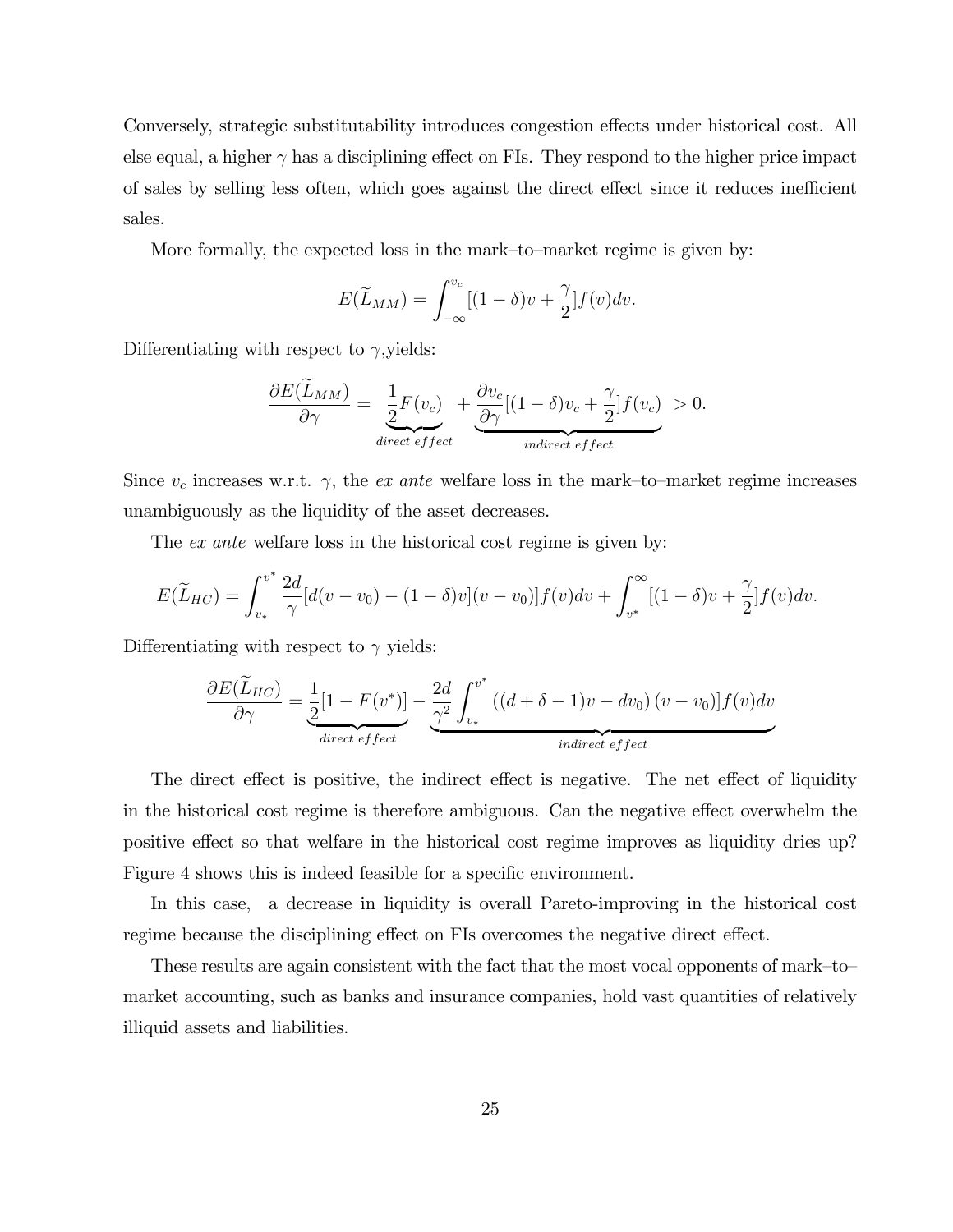

Figure 4: Impact of Liqudity on ex ante Surplus loss,  $E(L)$ .

## 5 Concluding Remarks

The choice of a measurement regime for financial institutions is one of the most important and contentious policy issues in the financial services industry. We have developed an economic analysis of this issue. We have modelled an environment in which the only contractible valuations of assets are their observed prices in an illiquid market. In such an environment, measurement policies affect firms' actions, and these actions, in turn, affect prices. Thus, prices drive measurements, but measurement itself has an impact on pricing. We have compared a measurement regime based on past prices (historical cost) with a regime based upon current prices (mark–to–market). The historical cost regime is inefficient because it ignores price signals. However, in trying to extract the informational content of current prices, the mark-to-market regime distorts this content by adding an extra, non-fundamental component to price fluctuations. As a result, the choice between these measurement regimes boils down to a dilemma between ignoring price signals, or relying on their degraded versions. We show that the historical cost regime may dominate the mark-to-market regime when assets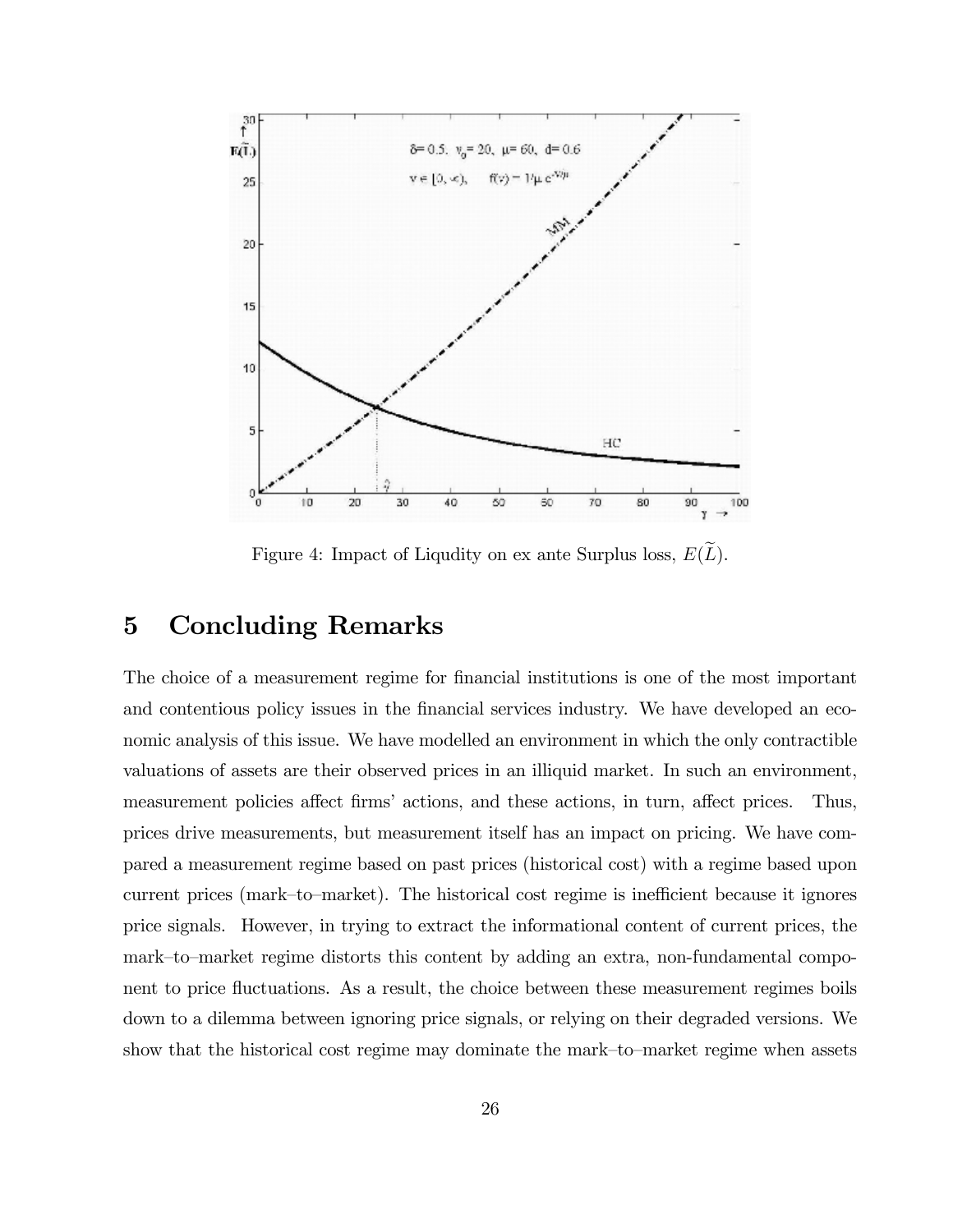have a long duration, trade in a very illiquid market, or feature an important downside risk. These results help explain why the application of the regulatory mark-to-market reforms to Önancial institutions is so contentious. A large proportion of the balance sheets of Önancial institutions consists precisely of items that are of long duration, illiquid and senior.

We have analyzed a "pure" historical cost regime in this paper. In practice, the accounting measurement for a long-lived asset is based on a historical cost with impairment measurement regime. Namely, if the fair value of a long-lived asset is below its recorded cost, it is written down to its fair value. Under a historical cost with impairment regime, our model would predict that the inefficiencies of such a regime would depend on the *nature* of the impairment of the asset. To understand this, note that the nature of the impairment will determine how the fair value of the long-lived impaired asset is computed. In particular, suppose impairment of a loan is due to some increased market risk so that the fair value of the long-lived loan is derived using stochastic discount rates obtained from recent transactions of comparable loans. In such a scenario, our model would predict that such a measurement regime would be plagued with the same inefficiencies in the left tail of fundamentals as the inefficiencies in the left tail of fundamentals in a mark–to–market regime. Given that the inefficiencies in the right hand tail of fundamentals would still persist, our model would then imply that a historical cost with impairment regime would be unambiguously worse than a mark-to-market regime. On the other hand, suppose impairment of the loan is due to the deterioration of the credit risk of a specific borrower so that the fair value of such a loan would be derived using a discount rate specific to the borrower rather than relying on discount rates of other similar transactions. In such a scenario, our model would imply that the "beauty contest" effect associated with the lower tail of fundamentals in the mark-to-market regime may be weaker or may not even arise at all. Given that the inefficiencies in the right hand tail of fundamentals would still persist, our model would predict that the inefficiencies in a historical cost with impairment would then be qualitatively similar to the inefficiencies in a historical cost regime without impairment.

Our analysis has emphasized the respective weaknesses of pure historical cost and mark– to–market regimes. It does also offer more normative implications for the design of an optimal standard. To see this, note that in our setup, marking to market at the average price observed between dates 0 and 1 (namely,  $\delta v - \frac{\gamma}{2}$  $\frac{\gamma}{2}$ s) instead of the actual price that the marginal seller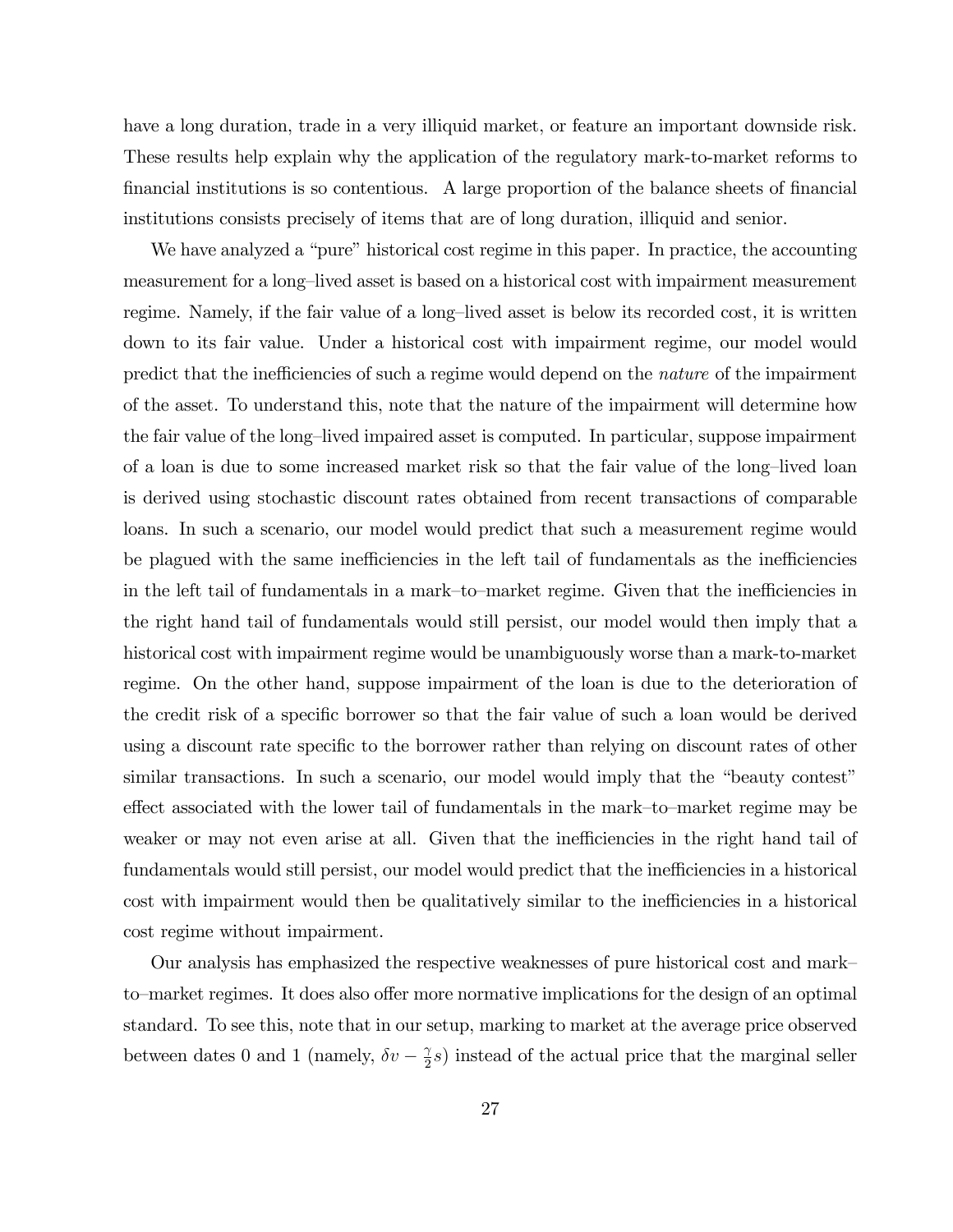gets at date 1 (namely,  $\delta v - \gamma s$ ) removes the risk of self-fulfilling "runs", and implements the first–best outcome. This suggests that, in practice, an optimal measurement regime for illiquid assets should discount future cash flows with discount factors that are an average of past observed discount factors over a period which is longer than the time it takes to normally arrange a sale for a non-financially constrained firm. In doing so, managers would be confident that fire sales by other firms would have a limited impact on the end-of-period valuation of their assets. This procedure should considerably remove the risk of self-fulfilling liquidity shocks that we have emphasized, while also mitigating the absence of price signals in a historical cost regime.

Our analysis suggests that the full implementation of a mark-to-market regime may need considerable investigation and care. We reiterate the importance of the second-best perspective in accounting debates. When there are multiple imperfections in the world, removing a (strict) subset of them need not always improve welfare.

Accounting is irrelevant in a frictionless world. Or, to put it the other way round, accounting is relevant only because we live in an imperfect world. Therefore, laying out the precise nature and consequences of the imperfections ought to be the Örst step in any debate in accounting.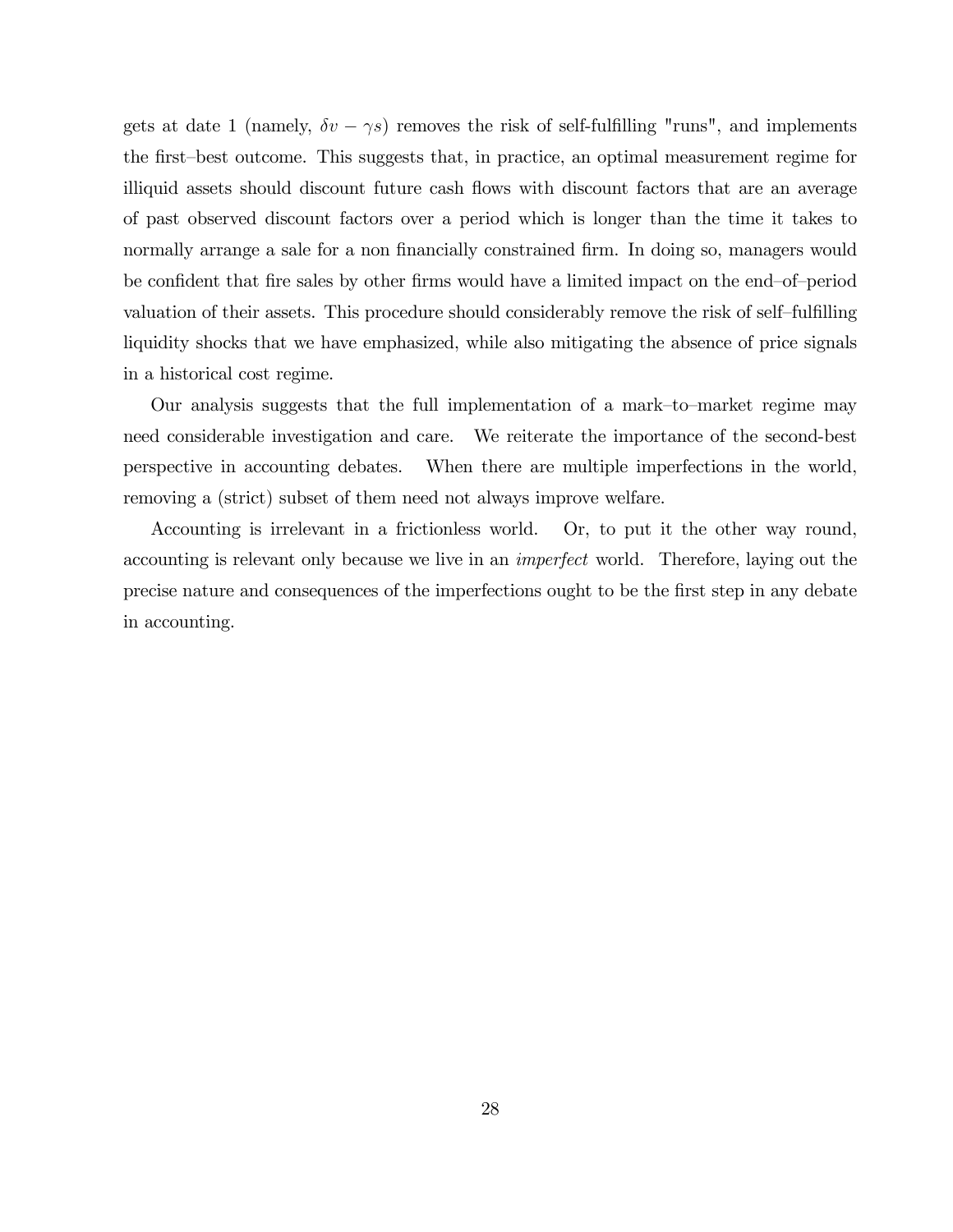# References

Allen, Franklin and Elena Carletti, 2007, Mark-to-Market Accounting and Liquidity Pricing, Working Paper 06-15, Wharton Financial Institutions Center, University of Pennsylvania. http://finance.wharton.upenn.edu/~allenf/.

Basel Committee on Banking Supervision, 2000, Report to G7 Finance Ministers and Central Bank Governors on International Accounting Standards.

Berndt Antje, Douglas Rohan, Duffie Darrell, and David Schranz, (2005), "Measuring Default Risk Premia from Default Swap Rates and EDFs," working paper, Tepper School of Business, Carnegie Mellon University.

Bushman, Robert and Rafi Indjejikian, 1993, Accounting Income, Stock Price, and Managerial Compensation, Journal of Accounting and Economics, 16, 3-23.

Carlsson Hans, and Eric Van Damme, 1993, Global Games and Equilibrium Selection, Econometrica, 61, 981-1018.

Core, John, W. Wayne Guay, and Robert Verrechia, 2003, "Price vs. Non-Price Performance Measrues in Optimal CEO Compensation Contracts," The Accounting Review 78"957-981.

Diamond, Douglas and Raghuram Rajan, 2005, Liquidity Shortages and Banking Crises, The Journal of Finance, 50, 2, 615-647.

Duffie, Darrell; Garleanu, Nicolae; Pedersen, Lasse Heje, 2005, Over-the-Counter Markets, Econometrica, Vol. 73, 6, 1815-1847.

Duffie, Darrell; Garleanu, Nicolae; Pedersen, Lasse Heje, 2007, Valuation in Over-the-Counter Markets, forthcoming Review of Financial Studies.

European Central Bank, 2004, Fair Value Accounting and Financial Stability, http://www.ecb. int/pub/pdf/scpops/ecbocp13.pdf.

Frankel David, Stephen Morris, and Ady Pauzner, 2003, Equilibrium Selection in Global Games with Strategic Complementarities, Journal of Economic Theory, 108, 1-44.

Freixas, Xavier and Dimitrios Tsomocos, 2004, Book vs. Fair Value Accounting in Banking and Intertemporal Smoothing, working paper, Pompeu Fabra University and Oxford University, http://www.econ.upf.es/docs/papers/downloads/771.pdf

Gabaix, Xavier; Krishnamurthy, Arvind; Vigneron, Olivier, 'Limits of Arbitrage: Theory and Evidence from the Mortgage-Backed Securities Market', forthcoming, The Journal of Finance.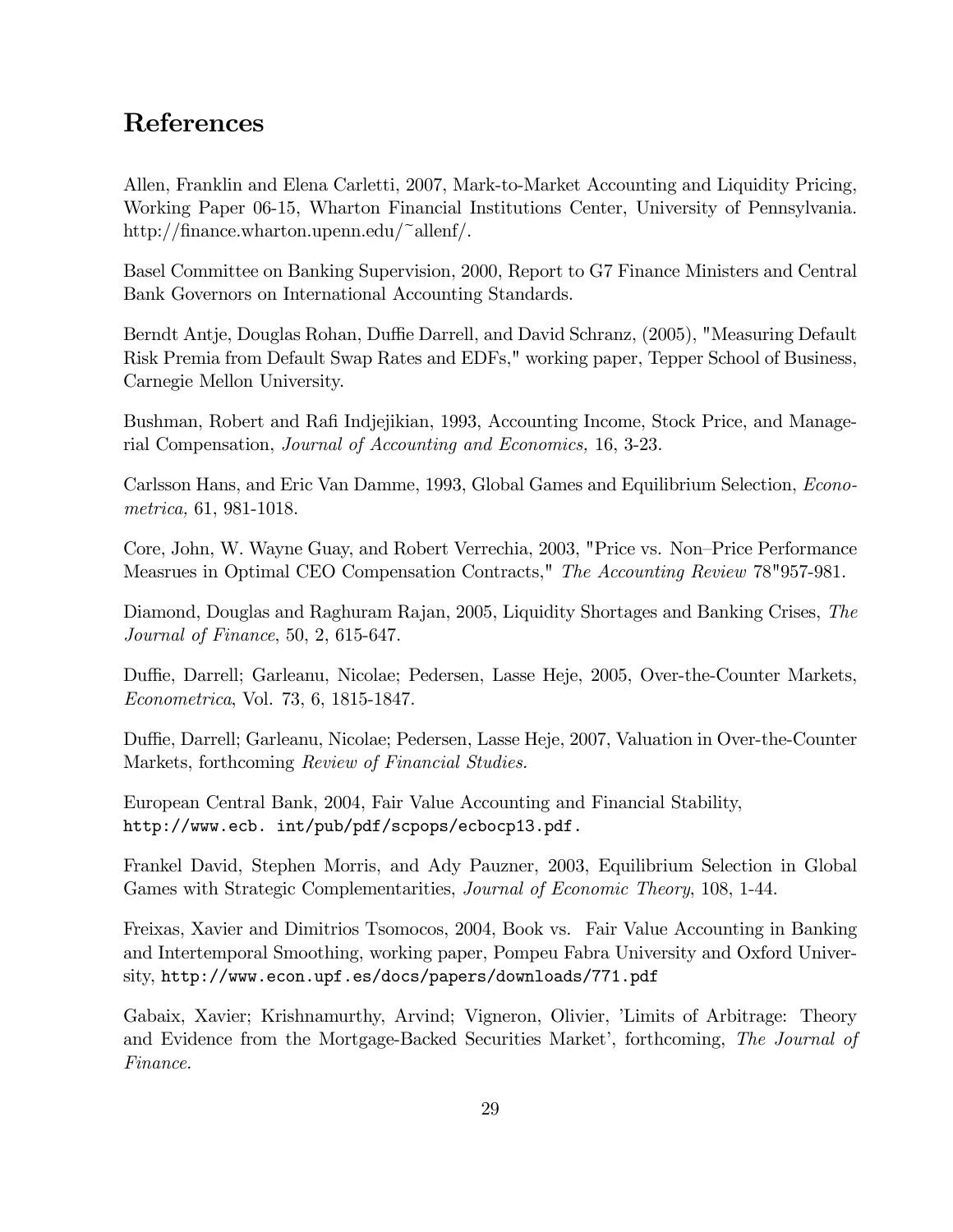Geneva Association, 2004, Impact of a Fair Value Financial Reporting System on Insurance Companies. Geneva Papers on Risk and Insurance: Issues and Practice, 29, 540-581.

Gorton, Gary, Ping He and Lixin Huang, 2006, Asset Prices when Agents are Marked to Market, working paper, Wharton School, University of Pennsylvania.

Hansen, Fay, 2004, Get Ready for New Global Accounting Standards, Business Finance.

Herz, Robert, 2003, Questions of Value: Is fair-value accounting the best way to measure a company? The debate heats up, CFO Magazine.

Jensen, Michael, and Kevin Murphy, 1990, Performance Pay and Top-Management Incentives, Journal of Political Economy, 98, 225-264.

Joint Working Group of Banking Associations on Financial Instruments, 1999 Accounting for Financial Instruments for Banks. http://www.fbe.be/pdf/accounting.pdf.

Lambert Richard and David Larcker, 1987, An Analysis of the Use of Accounting and Market Measures of Performance in Executive Compensation Contracts, Journal of Accounting Research, supplement, 85-129.

Longstaff Francis A.; Mithal, Sanjay; Neis, Eric, 'Corporate Yield Spreads: Default Risk or Liquidity? New Evidence from the Credit Default Swap Market, The Journal of Finance, Vol. 60, No. 5. (2005): 2213-2253

Morris Stephen, and Hyun Song Shin, 1998, Unique Equilibrium in a Model of Self Fulfilling Currency Crises, American Economic Review, 88, 587-597.

Morris Stephen, and Hyun Song Shin, 2003, Global Games: Theory and Applications, Advances in Economics and Econometrics, Cambridge University Press.

OíHara, Maureen, 1993, Real Bills Revisited: Market Value Accounting and Loan Maturity, Journal of Financial Intermediation, 3, 51-76.

Newman, Yigal and Rierson, Michael, "Illiquidity Spillovers: Theory and Evidence from European Telecom Bond Issuance" (January 13, 2004). AFA 2005 Philadelphia Meetings; EFA 2004 Maastricht Meetings Paper No. 2005; EFMA 2004 Basel Meetings Paper. Available at SSRN: http://ssrn.com/abstract=497603

Paul Jonathan, 1992, On the Efficiency of Stock-based Compensation, The Review of Financial Studies, 5, 471-502.

Plantin, Guillaume and Jean Charles Rochet, 2007, When Insurers Go Bust: An Economic Analysis of the Role and Design of Prudential Regulation, Princeton University Press.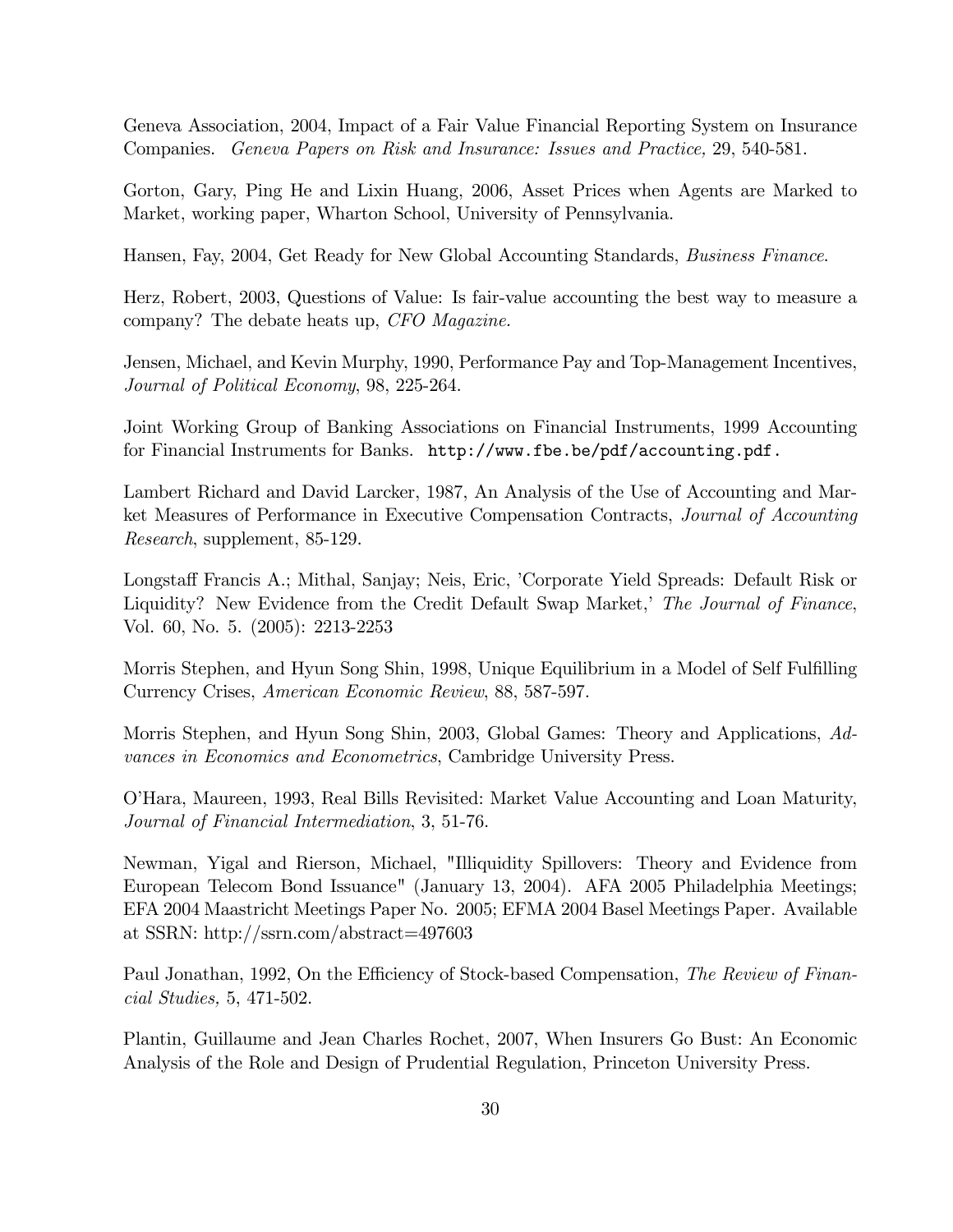Sloan Richard, 1993, Accounting Earnings and Top Executive Compensation, Journal of Accounting and Economics, 16, 55-100.

Strausz, Roland, 2004, The Effect of Fair vs. Book Value Accounting on the Liquidity and Investment Behavior of Banks, Free University of Berlin, working paper.

Volcker, Paul, 2001, Statement before the Capital Markets, Insurance, and Government Sponsored Enterprises Subcommittee of the U. S House of Representatives. http://www.iasplus.com/pastnews/2001jun.htm.